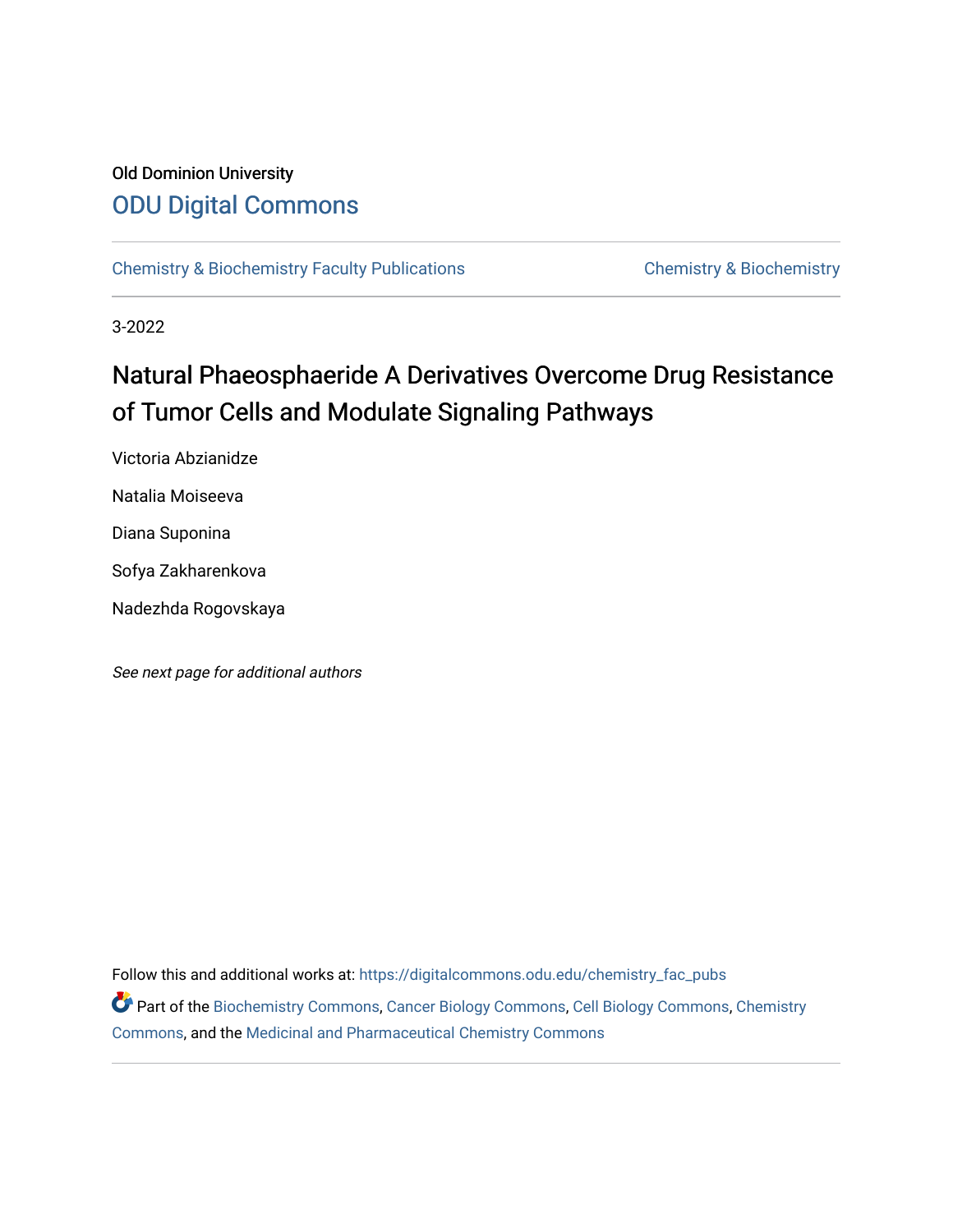## Authors

Victoria Abzianidze, Natalia Moiseeva, Diana Suponina, Sofya Zakharenkova, Nadezhda Rogovskaya, Lidia Laletina, Alvin A. Holder, Denis Krivorotov, Alexander Bogachenkov, Alexander Garabadzhiu, Anton Ukolov, and Vyacheslav Kosorukov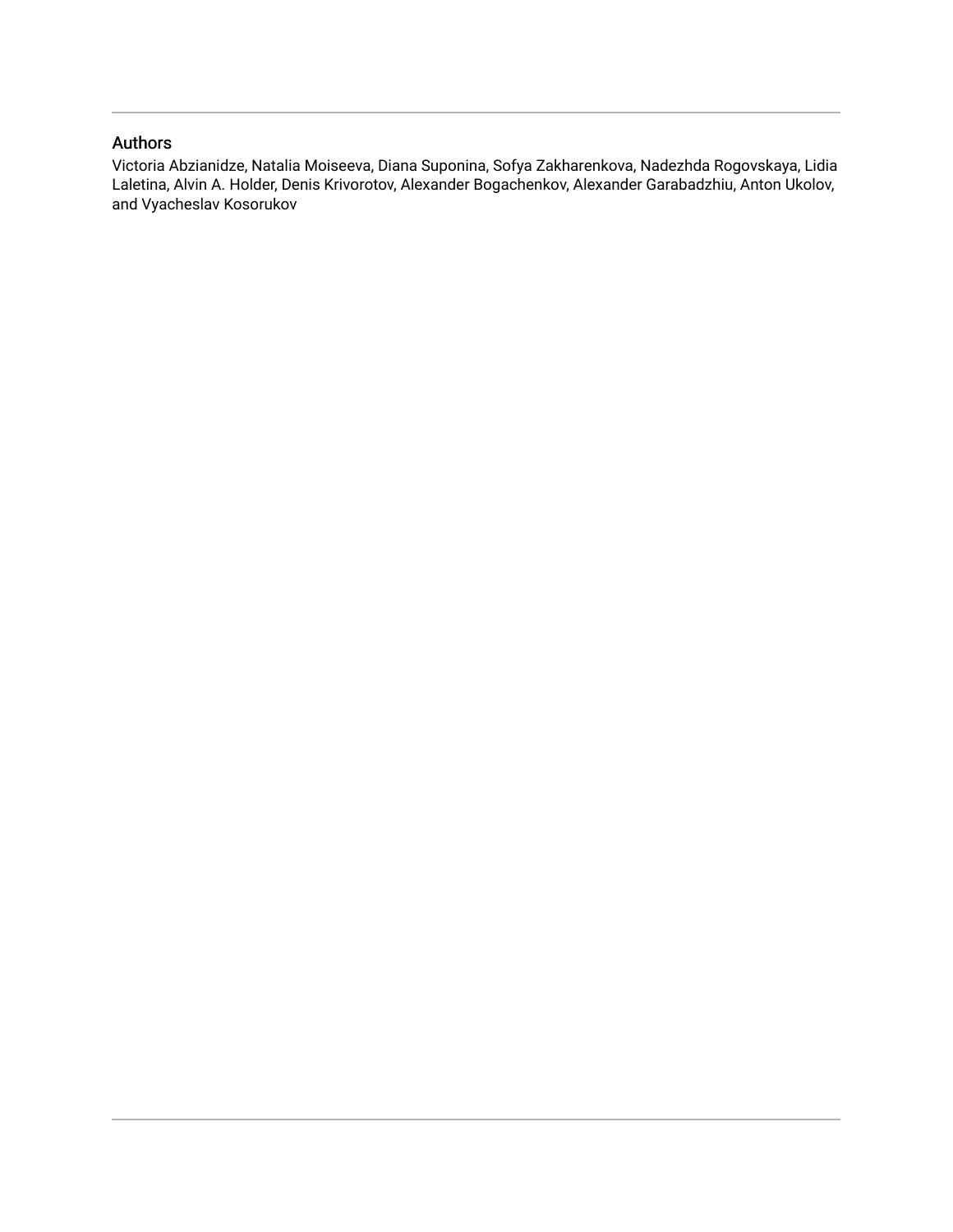



# *Article* **Natural Phaeosphaeride A Derivatives Overcome Drug Resistance of Tumor Cells and Modulate Signaling Pathways**

**Victoria Abzianidze 1,\*, Natalia Moiseeva <sup>2</sup> [,](https://orcid.org/0000-0001-6697-7154) Diana Suponina <sup>1</sup> , Sofya Zakharenkova <sup>1</sup> , Nadezhda Rogovskaya <sup>1</sup> , Lidia Laletina <sup>2</sup> , Alvin A. Holder 3,\*, Denis Krivorotov <sup>1</sup> , Alexander Bogachenkov <sup>1</sup> [,](https://orcid.org/0000-0003-0797-3457) Alexander Garabadzhiu <sup>4</sup> , Anton Ukolov [1](https://orcid.org/0000-0002-2911-1260) and Vyacheslav Kosorukov <sup>5</sup>**

- <sup>1</sup> Research Institute of Hygiene, Occupational Pathology and Human Ecology, Federal Medical Biological Agency, p/o Kuz'molovsky, 188663 Saint Petersburg, Russia; dina.lykina.97@mail.ru (D.S.); sofya.zakharenkova@gmail.com (S.Z.); nadin-r@mail.ru (N.R.); denhome@bk.ru (D.K.); alexterve@gmail.com (A.B.); antonukolov@gmail.com (A.U.)
- <sup>2</sup> Laboratory of Tumor Cell Genetics, Institute of Carcinogenesis, N.N. Blokhin National Medical Research Center of Oncology of the Ministry of Health of the Russian Federation, 115478 Moscow, Russia; n.i.moiseeva@gmail.com (N.M.); panlidia@gmail.com (L.L.)
- <sup>3</sup> Department of Chemistry and Biochemistry, Old Dominion University, 4501 Elkhorn Avenue, Norfolk, VA 23529, USA
- <sup>4</sup> Saint Petersburg State Technological Institute (Technical University), 190013 Saint Petersburg, Russia; gar-54@mail.ru
- <sup>5</sup> Laboratory of Transgenic Drugs, N.N. Blokhin National Medical Research Center of Oncology of the Ministry of Health of the Russian Federation, 115478 Moscow, Russia; atgtga@mail.ru
- **\*** Correspondence: vvaavv@mail.ru (V.A.); aholder@odu.edu (A.H.); Tel.: +7-981-249-0902 (V.A.); +1-757-683-7102 (A.H.)

**Abstract:** In the present study, natural phaeosphaeride A (PPA) derivatives are synthesized. Antitumor studies are carried out on the PC3, K562, HCT-116, THP-1, MCF-7, A549, NCI-H929, Jurkat, and RPMI8226 tumor cell lines, and on the human embryonic kidney (HEK293) cell line. All the compounds synthesized turned out to have better efficacy than PPA towards the tumor cell lines listed. Among them, three compounds exhibited an ability to overcome the drug resistance of tumor cells associated with the overexpression of the P-glycoprotein by modulating the work of this transporter. Luminex xMAP technology was used to assess the effect of five synthesized compounds on the activation of intracellular kinase cascades in A431 cells. MILLIPLEX MAP Multi-Pathway Magnetic Bead 9-Plex was used, which allowed for the simultaneous detection of the following nine phosphorylated protein markers of the main intracellular signaling pathways: a universal transcription factor that controls the expression of immune-response genes, apoptosis and cell cycle NFκB (pS536); cAMP-dependent transcription factor (CREB (pS133); mitogen-activated kinase p38 (pT180/pY182); stress-activated protein kinase JNK (pT183/pY185); ribosomal SK; transcription factors STAT3 (pS727) and STAT5A/B (pY694/699); protein kinase B (Akt) (pS473); and kinase regulated by extracellular signals ERK1/2 (pT185/pY187). The effect of various concentrations of PPA derivatives on the cell culture was studied using xCelligence RTCA equipment. The compounds were found to modulate JNK, ERK1/2, and p38 signaling pathways. The set of activated kinase cascades suggests that oxidative stress is the main probable mechanism of the toxic action of PPA derivatives.

**Keywords:** natural phaeosphaeride A; anti-tumor activity; oxidative stress; multidrug resistance; P-glycoprotein; signaling pathways; JNK; ERK 1/2

### **1. Introduction**

Multiple drug resistance (MDR) of tumor cells is a major obstacle for the chemotherapy of malignant neoplasms. MDR is a system for protecting cells simultaneously from many drugs that differ in their chemical structure and mechanism of action on the cells [\[1\]](#page-15-0). Among the known molecular causes of drug resistance in human tumors is the currently



**Citation:** Abzianidze, V.; Moiseeva, N.; Suponina, D.; Zakharenkova, S.; Rogovskaya, N.; Laletina, L.; Holder, A.A.; Krivorotov, D.; Bogachenkov, A.; Garabadzhiu, A.; et al. Natural Phaeosphaeride A Derivatives Overcome Drug Resistance of Tumor Cells and Modulate Signaling Pathways. *Pharmaceuticals* **2022**, *15*, 395. [https://doi.org/10.3390/](https://doi.org/10.3390/ph15040395) [ph15040395](https://doi.org/10.3390/ph15040395)

Academic Editor: Jong Heon Kim

Received: 21 February 2022 Accepted: 22 March 2022 Published: 24 March 2022

**Publisher's Note:** MDPI stays neutral with regard to jurisdictional claims in published maps and institutional affiliations.



**Copyright:** © 2022 by the authors. Licensee MDPI, Basel, Switzerland. This article is an open access article distributed under the terms and conditions of the Creative Commons Attribution (CC BY) license [\(https://](https://creativecommons.org/licenses/by/4.0/) [creativecommons.org/licenses/by/](https://creativecommons.org/licenses/by/4.0/)  $4.0/$ ).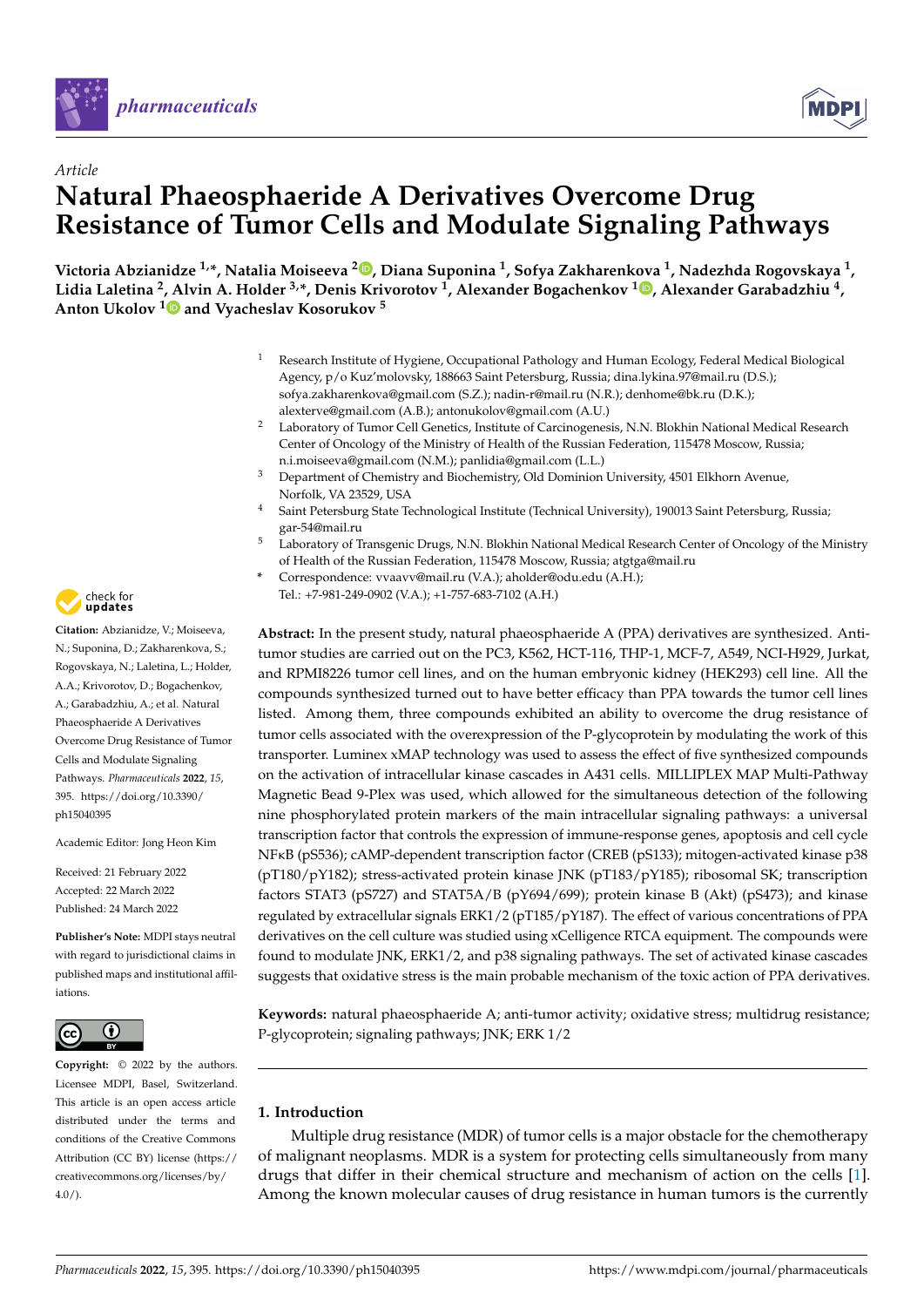well-characterized mechanism of the increased activity of the ABC family protein (ATPbinding cassette) P-glycoprotein (ABCB1, hereafter P-gp), encoded by the *ABCB1 (MDR1)* gene [\[2\]](#page-15-1).

One of the characteristic features of P-gp is its broad substrate specificity, ranging from small molecules, such as organic cations, carbohydrates, amino acids, and some antibiotics, to macromolecules, such as polysaccharides and proteins [\[3\]](#page-15-2). Usually, P-gp substrates are weakly amphipathic or relatively hydrophobic, and most of them contain aromatic rings and a positively charged tertiary nitrogen atom in their structure [\[3\]](#page-15-2).

Basal expression levels of ABC transporters in tumors vary significantly, depending on the cell type. Thus, tumors of the intestine and ureters, and hepatocellular carcinoma, are characterized by a high constitutive expression of P-gp and (or) the *ABCB1* gene [\[4\]](#page-15-3). However, it has become clear from clinical practice that the basal level of *ABCB1* gene expression may not always be a diagnostic sign of tumor resistance. In acute myelocytic leukemia, small cell lung cancer, and in breast and ovarian tumors, the initial level of ABCB1 expression is usually low. However, after chemotherapy, an increase in P-gp expression has been shown and the appearance of resistance has been observed. Thus, P-gp expression was found in 14% of patients with breast tumors during the initial examination, while, after chemotherapy, it increased up to 43% [\[5\]](#page-15-4).

P-gp exports a wide range of structurally and mechanically unrelated chemotherapeutic agents, covering almost the whole spectrum of anticancer drugs approved for clinical use, including vinca alkaloids, podophyllotoxins, taxanes, tyrosine kinase inhibitors, camptothecin analogs, antibiotics, anthracyclines, antimetlotoxins and epiodofenes, and anthrodophylenes. Therefore, over the past several decades, numerous attempts have been made to solve the problem of MDR caused by proteins of the ABC transporter family using inhibitors of these proteins [\[6\]](#page-15-5). Inhibitors can modulate P-gp function by breaking ATP hydrolysis, changing P-gp expression, or by reversible/irreversible competition for the binding site. One of the most common mechanisms demonstrated by classical P-gp inhibitors is the competition with drug binding sites.

To date, there are three generations of P-gp inhibitors, some of which have been tested in clinical trials, but unfortunately most have failed [\[7\]](#page-15-6) due to the nonspecific toxicity of the inhibitor, an increase in the toxicity of the main drug, and an increase in the toxicity of a co-administered drug in healthy tissues by inhibiting the basic activity of P-gp. Hence, there is an urgent need to identify new, more effective, and non-toxic P-gp inhibitors without drug interactions [\[8\]](#page-15-7).

Recently, compounds obtained from natural products were viewed as promising ABC transporter modulators for MDR control. Flavonoids and terpenoids have been widely studied as mono- or double modulators of transporter proteins [\[9\]](#page-15-8).

Phaeosphaeride A (PPA) is a natural product that possesses anti-tumor properties. PPA was first isolated from the endophytic fungus FA39 (Phaeosphaeria avenaria) by Clardi et al. in 2006, and was reported to inhibit STAT3/DNA binding with an IC50 value of 0.61 mM [\[3\]](#page-15-2). In this case, PPA was chosen for its ability to inhibit the signaling pathway of the signal transducer and transcription activator 3 (STAT3). The stereochemical configuration of this natural product was established by the complete synthesis of ent-phaeosphaeride A and PPA [\[10\]](#page-15-9) and by using X-ray diffraction [\[11\]](#page-15-10). Aberrant activity of the STAT3 protein was found in many types of tumors, including breast, ovarian, kidney, prostate, and lung cancers, as well as in some leukemias and multiple myeloma [\[12](#page-15-11)[,13\]](#page-15-12). STAT3 promotes oncogenesis by regulating the expression of various target genes, including cell cycle regulators, angiogenic factors, and anti-apoptotic genes [\[12](#page-15-11)[,14–](#page-15-13)[17\]](#page-15-14). Various approaches to inhibiting the STAT3 protein have been developed, and amongst its promising inhibitors is PPA and its derivatives [\[12](#page-15-11)[,13](#page-15-12)[,17–](#page-15-14)[21\]](#page-15-15).

PPA derivatives are novel little-studied compounds, and therefore the study of their effect on the signaling pathways of cell transduction, the activity of which is associated with the survival and resistance of tumor cells, is an important area. The key signaling pathways associated with proliferation, apoptosis, differentiation, and also underlying the emergence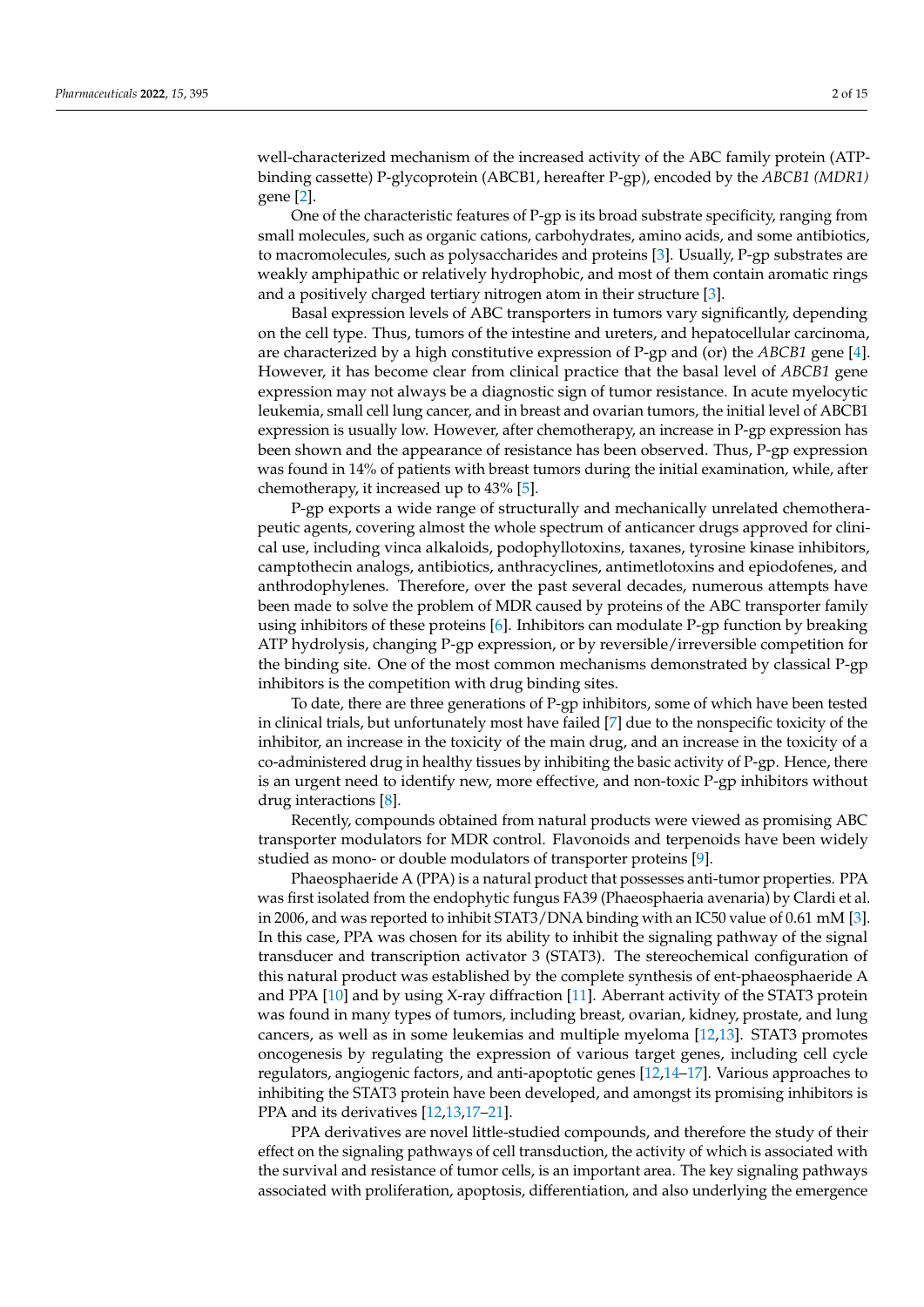of drug resistance, include MAPK signaling [\[22\]](#page-15-16), PI3K/Akt/mTOR signaling [\[23,](#page-15-17)[24\]](#page-15-18), and or and resistance, include their K signaling [22], Fisty Title, intervalged [26,21], and<br>NF-κB signaling [\[25\]](#page-15-19). For a detailed assessment of the effect of PPA derivatives on signaling The synthalog part of a detailed assessment of the effect of 1111 derivatives on signaling pathways, LuminexxMAP technology is used in this work [\[26](#page-15-20)[,27\]](#page-15-21).

This article includes information on the synthesis of novel PPA derivatives, a biological  $\frac{1}{n}$ evaluation of novel and known derivatives, including the measurements of the cytotoxic evaluation of novel and known derivatives, including the measurements of the cytotoxic effects, and the ability to overcome drug resistance and modulate signaling pathways. pathways.

## **2. Results and Discussion 2. Results and Discussion**

#### *2.1. Chemistry 2.1. Chemistry*

Scheme 1 shows the synthesis of target compounds **1**–**10**. PPA was mesylated with Sche[me](#page-4-0) 1 shows the synthesis of target compounds **1**–**10**. PPA was mesylated with MsCl and TEA in  $CH_2Cl_2$  and the mesylate formed was used in the next step without purification (Scheme 1) [19]. purification (Sche[me](#page-4-0) [1\) \[1](#page-15-22)9].

<span id="page-4-0"></span>

**Scheme 1.** Synthesis of target compounds. The atom numbering scheme is that of Clardy et al. [\[14\]](#page-15-13) and differs from the IUPAC one. and differs from the IUPAC one.

Secondary and cyclic amines were used to treat the mesylate. The reactions proceeded in the presence of TEA in acetonitrile at room temperature and led to amino derivatives **1–9** in a 16–43% yield. The ROESY spectrum of **5** showed a correlation between the methyl protons at δ 1.05 (H-7) and the proton at δ 3.14 (H-6), confirming the inversion of configuration of the C-6 atom (see supplementary materials). Products **1** and **10** were of configuration of the C-6 atom (see Supplementary Materials). Products **1** and **10** were synthesized by our research group in 2017 and 2021 [19,21], respectively, and herein we synthesized by our research group in 2017 and 2021 [\[19,](#page-15-22)[21\]](#page-15-15), respectively, and herein we show their new biological activities. show their new biological activities.

#### *2.2. Biological Activities*

*2.2. Biological Activities* 2.2.1. Assessment of the Cytotoxicity Level of Compounds on a Panel of Tumor 2.2.1. Assessment of the Cytotoxicity Level of Compounds on a Panel of Tumor Cell Cell Cultures

Assessment of the Cytotoxicity Level on Cultures of Tumor Cells

At the first stage, the level of cytotoxicity of the obtained compounds was assessed on a panel of tumor cultures of various histogenesis (Tables 1 and 2). Th[e o](#page-5-0)bta[ine](#page-5-1)d compounds differ in the level of cytotoxicity, which, in most cases, is higher than the control substance etoposide. The synthesized compounds are especially active against cell cultures of tumors of the hematopoietic system, in particular, against multiple myeloma cells (NCI-H929) and acute T-cell leukemia (Jurkat). As the number of carbon atoms in the alkyl groups in the dialkylamine substituents increased, the activity of the substances decreased, so the IC50 was not checked for products **4**,**6**,**7**.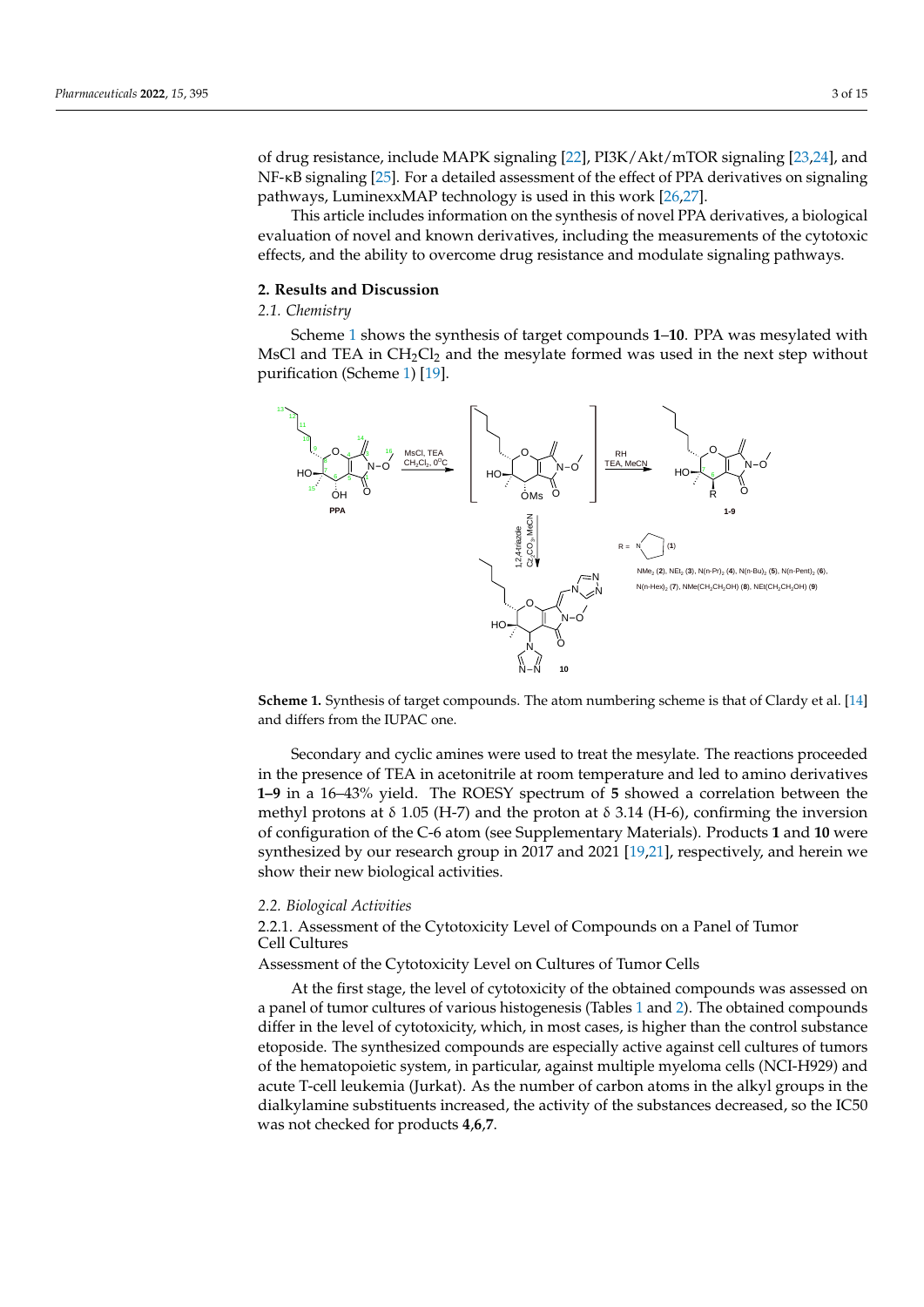|              | <b>HCT-116</b> | MCF-7         | PC <sub>3</sub> | A549           | <b>HEK293</b>  |
|--------------|----------------|---------------|-----------------|----------------|----------------|
| Etoposide    | $21.0 \pm 9.9$ | $8.9 + 2.3$   | $27.1 + 3.2$    | $65.3 \pm 5.2$ | $2.0 \pm 0.5$  |
|              | $7.6 + 0.9$    | $3.9 + 0.8$   | $7.6 + 0.9$     | $14.0 \pm 0.1$ | $5.1 + 0.7$    |
| $\mathbf{2}$ | $4.2 + 0.2$    | $3.0 \pm 0.8$ | $5.9 + 3.0$     | $9.6 + 2.1$    | $4.2 + 0.3$    |
| 5            | $12.0 \pm 0.9$ | $7.4 \pm 0.5$ | $9.4 + 1.0$     | $23.4 + 2.3$   | $8.2 + 0.9$    |
| 8            | $7.5 + 1.0$    | $1.8 + 0.4$   | $3.3 \pm 0.6$   | $16.3 \pm 0.9$ | $3.8 + 0.2$    |
| 9            | $3.9 + 0.1$    | $2.9 + 1.0$   | $7.8 + 0.1$     | $8.9 + 0.2$    | $3.8 + 0.4$    |
| 10           | not active     | $49.0 + 5.3$  | not active      | not active     | $41.0 \pm 2.1$ |

<span id="page-5-0"></span>Table 1. IC50 value ( $\mu$ M) of compounds for adhesive tumor cultures of epithelial origin.

<span id="page-5-1"></span>**Table 2.** IC50 value ( $\mu$ M) of compounds for suspension cultures derived from hematopoietic tumors.

|                | <b>NCI-H929</b> | THP-1          | K562          | <b>RPMI8226</b> | <b>Jurkat</b> |
|----------------|-----------------|----------------|---------------|-----------------|---------------|
| Etoposide      | $1.4 + 0.5$     | $1.8 + 0.2$    | $5.5 \pm 3.0$ | $7.2 + 1.9$     | $0.9 + 0.3$   |
|                | $0.7 + 0.2$     | $1.5 + 0.4$    | $3.8 \pm 0.6$ | $1.6 + 0.3$     | $1.5 + 0.4$   |
| $\overline{2}$ | $0.5 + 0.1$     | $0.9 + 0.3$    | $2.4 + 0.7$   | $1.6 + 0.5$     | $1.1 + 0.1$   |
| 5              | $2.9 + 0.3$     | $8.2 \pm 0.6$  | $6.5 \pm 0.5$ | $6.3 \pm 0.3$   | $3.7 + 0.2$   |
| 8              | $0.9 + 0.3$     | $1.8 \pm 0.2$  | $3.4 \pm 0.3$ | $1.5 + 0.4$     | $1.0 \pm 0.3$ |
| 9              | $0.6 \pm 0.2$   | $1.7 \pm 0.2$  | $3.7 \pm 0.5$ | $1.8 \pm 0.2$   | $1.3 \pm 0.4$ |
| 10             | $5.6 \pm 0.7$   | $42.0 \pm 5.2$ | $45.0 + 5.4$  | $51.0 \pm 0.2$  | $94.0 + 22.6$ |

Assessment of the Cytotoxicity Level in Primary Cultures of Soft Tissue Sarcomas

Furthermore, the cytotoxicity level of the several most active compounds in the primary cultures of soft tissue sarcomas (SMTs) was assessed [\[28\]](#page-15-23), i.e., cultures obtained from samples of SMT tumors, and passed several times outside the body. It is believed that such cultures have a molecular profile that corresponds more with cells from the human body, in comparison with that of stable cultures of tumor cells [\[29\]](#page-16-0) (Table [3\)](#page-5-2).

|                             | CMT $N2$ 1                              | CMT $N2$ 2              | CMT $\mathbb{N}^2$ 3                      |
|-----------------------------|-----------------------------------------|-------------------------|-------------------------------------------|
| <b>Histological Subtype</b> | Extraskeletal<br><b>Ewing's Sarcoma</b> | Malignant<br>Schwannoma | <b>Epithelial Sarcoma</b><br>(Metastasis) |
|                             | $2.6 \pm 1.1$                           | $2.5 \pm 0.9$           | $4.8 \pm 0.9$                             |
| າ                           | $1.6 \pm 0.7$                           | $1.9 \pm 0.5$           | $7.8 \pm 0.6$                             |
| 8                           | $3.9 \pm 0.8$                           | $2.3 \pm 0.8$           | $4.8 \pm 0.5$                             |
| q                           | $2.9 \pm 1.1$                           | $4.1 + 1.1$             | $13 \pm 0.9$                              |

<span id="page-5-2"></span>Table 3. IC50 value ( $\mu$ M) of compounds for primary cultures of soft tissue sarcomas.

The synthesized compounds have cytotoxic activity against primary cultures of SMT of various histological forms.

#### Overcoming Drug Resistance of Tumor Cells

At the next stage, the cytotoxic activity of compounds **1**, **2**, and **9** (Scheme [2\)](#page-6-0) was investigated on several pairs of cell lines that differ in the expression of P-gp and the method by which they were obtained. K562/i-S9 cells are the result of the *ABCB1* transfection into K562 cells, which increases P-gp expression, but should not seriously affect other signaling pathways that could lead to drug resistance. K562/i-S9\_Dox cells were obtained from K562/i-S9 by selection with low concentrations of doxorubicin to increase P-gp expression. Subline HBL-100/Dox is a derivative of HBL-100 cells, obtained by long-term selection with increasing concentrations of doxorubicin, which led not only to an increase in P-gp expression, but also to a change in the signaling pathways in this subline. Cells of the K562/i-S9 Dox subline express the highest level of P-gp:  $94.7\% \pm 2.3$  ( $p < 0.0001$  relative to K562, and *p* = 0.04 relative to K562/i-S9). In cells of the K562/i-S9 line, the expression of P-gp is 80%  $\pm$  8.2 ( $p < 0.0001$  relative to K562). At 0.7%  $\pm$  0.5, P-gp is practically not expressed in K562 cells (Figure [1\)](#page-6-1).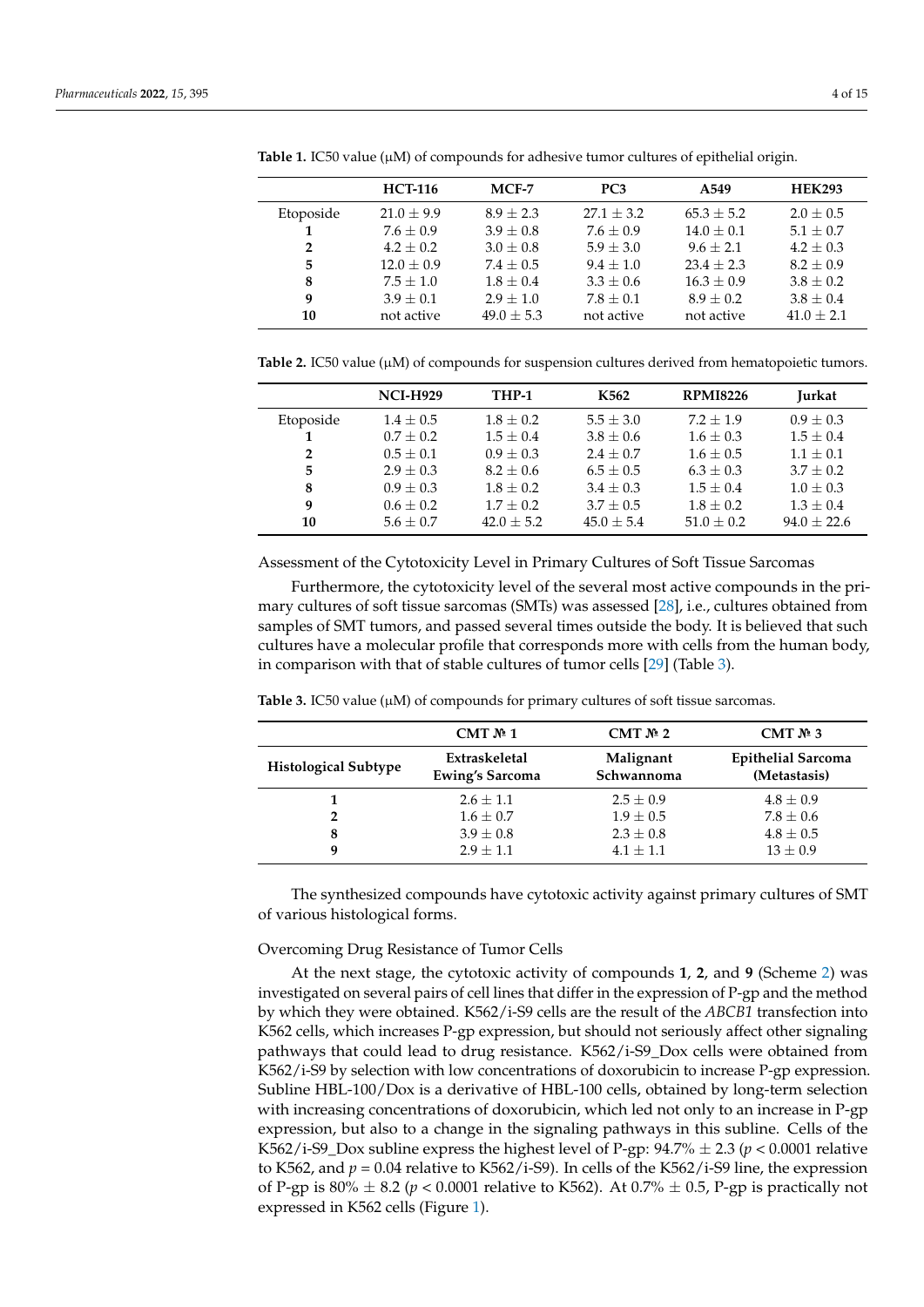

<span id="page-6-0"></span>line, the expression of P-gp is 80% ± 8.2 (*p* < 0.0001 relative to K562). At 0.7% ± 0.5, P-gp is

<span id="page-6-1"></span>**Scheme 2.** The structure of compounds 1, 2, and 9.



Figure 1. Expression of the P-gp protein in cells (a) K562, (b) K562/i-S9, and (c) K562/i-S9\_Dox. Flow cytometry results from one of four runs. Cells are fixed and stained with a monoclonal antibody FITC Mouse Anti-Human P-glycoprotein, clone 17F9.

The described models were used to study the ability of the obtained compounds to cercome drug resistance associated with the overexpression of P-cp. As can be observed from Table [4,](#page-6-2) these cultures differ in resistance to dox, so K562/i-S9 and K562/i-S9\_Dox cells are 11 ( $p = 0.0002$ ) and 28 ( $p < 0.0001$ ) times more resistant than K562, respectively. At the same time, K562/i-S9\_Dox is 2.6 times more resistant than K562/i-S9 ( $p = 0.0002$ ), which corresponds to a higher expression of P-gp in the K562/i-S9\_Dox subline. The obtained compounds 1, 2 and 9 have a cytotoxic effect on cells, with the same efficiency, regardless of the overexpression of P-gp. However, we noted a slightly greater sensitivity of K562/i-S9  $(p = 0.08)$  relative to K562. K562/i-S9\_Dox. overcome drug resistance associated with the overexpression of P-gp. As can be observed<br>from Table 4, these sultures differ in resistance to day, so KE62 (i. S0 and KE62 (i. S0 Dov cells to 1 ( $p = 0.015$ ) relative to K562, and a tendency towards increased sensitivity to 9<br>(*p* = 0.08) relative to K562 of K562/i-S9 cells to 1 (*p* = 0.015) relative to K562, and a tendency towards increased sen-

<span id="page-6-2"></span>Table 4. IC50 value of compounds on sensitive K562 cells and resistant versions K562/i-S9 and  $1-59\_DOX.$ K562/i-S9\_Dox.

| Compound             | K562            | K562/i-S9     | $K562/i-S9$ Dox |
|----------------------|-----------------|---------------|-----------------|
|                      |                 |               |                 |
| Doxorubicin, $\mu$ M | $0.36 \pm 0.17$ | $3.9 \pm 1.6$ | $10.3 + 1.2$    |
| $1, \mu M$           | $3.8 \pm 0.6$   | $2.4 \pm 0.6$ | $3.1 \pm 0.8$   |
| $2, \mu M$           | $2.4 \pm 0.7$   | $1.6 \pm 0.5$ | $2.4 + 0.9$     |
| $9. \mu M$           | $3.7 \pm 0.5$   | $2.8 \pm 0.6$ | $3.3 \pm 0.6$   |

Similar results were obtained for the HBL-100 and HBL-100/Dox line pairs (Table [5\)](#page-7-0). HBL-100/Dox cells were 556 times and 23 times more resistant to doxorubicin and etoposide, respectively  $(p < 0.0001)$ , but there was no difference in resistance to 1 and 2 between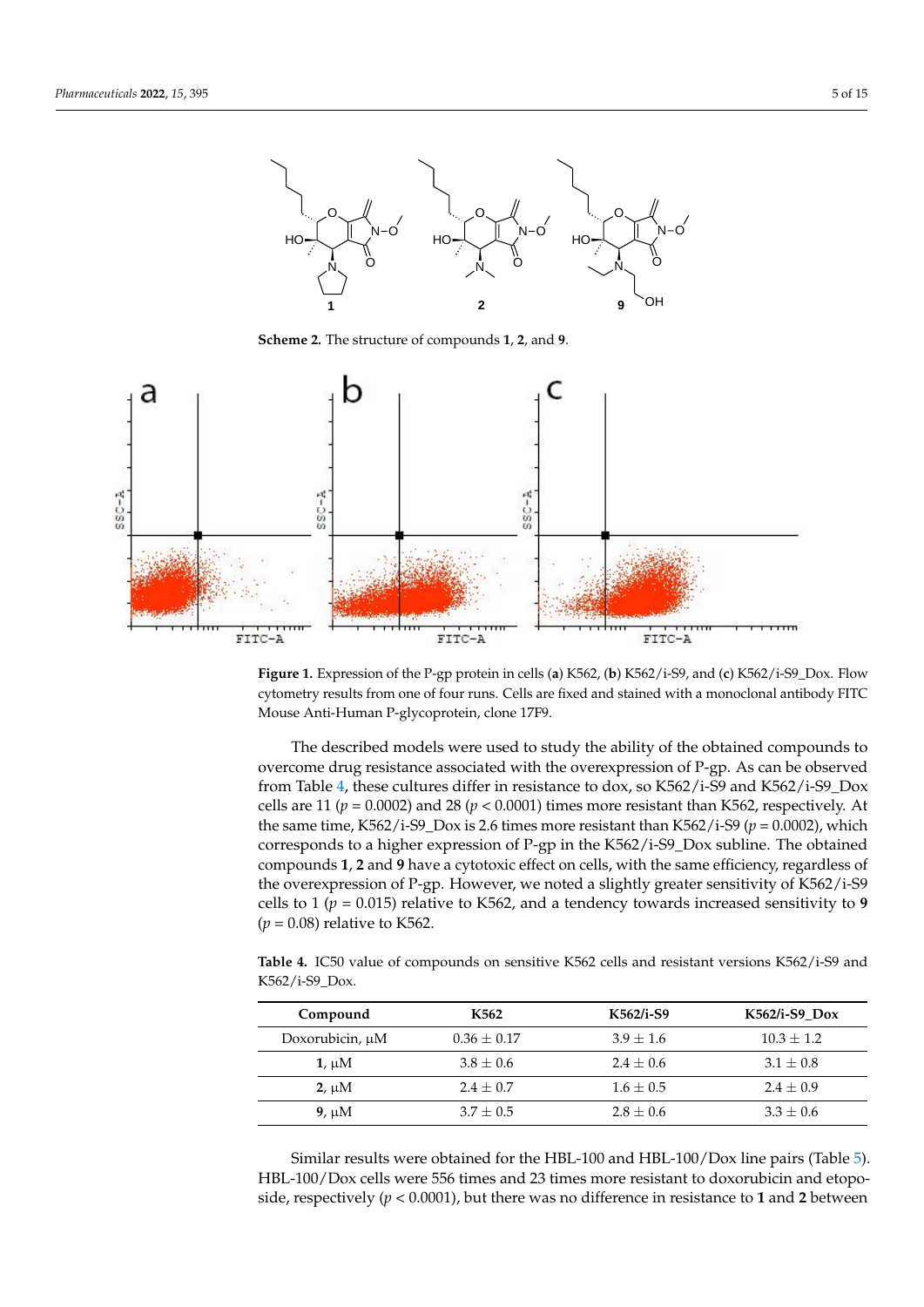cells. Only for **9** is there a tendency towards a slightly higher resistance of HBL-100/Dox cells compared to HBL-100.

| Compound             | <b>HBL-100</b>  | $HBL-100/Dox$   | <i>p</i> Value |
|----------------------|-----------------|-----------------|----------------|
| Doxorubicin, $\mu$ M | $0.23 \pm 0.03$ | $128.0 \pm 7.4$ | p < 0.0001     |
| Etoposide, $\mu$ M   | $4.7 \pm 0.9$   | $111.3 \pm 8.3$ | p < 0.0001     |
| $1, \mu M$           | $6.2 \pm 0.8$   | $7.6 \pm 0.6$   | 0.26           |
| $2. \mu M$           | $4.9 \pm 1.0$   | $6.6 \pm 1.2$   | 0.31           |
| $9. \mu M$           | $6.5 \pm 0.8$   | $8.4 \pm 0.4$   | 0.06           |

<span id="page-7-0"></span>**Table 5.** IC50 value of compounds for sensitive HBL-100 cells and resistant version HBL-100/Dox.

Thus, the compounds studied in this work overcome drug resistance associated with P-gp overexpression, which has been shown in several pairs of sensitive and resistant tumor cell lines.

#### Interaction of the Obtained Compounds with the P-Glycoprotein

We investigated the potential interaction of some synthesized compounds with P-gp (Table [6,](#page-7-1) Figure [2\)](#page-8-0) in classical experiments on the release of rhodamine Rd123 (fluorescent agent, P-gp substrate). After 20 min of incubation with Rd123, almost 100% of the cells of the K562/i-S9\_Dox line are stained, but after removing Rd123 from the mixture, after about 30 min, the number of luminous cells drops to 17%, because P-gp removes Rd123 from the cells. However, the addition of verapamil inhibits this process, and 90% of the cells remain luminous. All the investigated compounds act in the same direction, while substances **2** and **9** act with an efficiency similar to that of verapamil: the number of luminous cells is 82% and 80%, respectively. Compound **1** has a weaker interaction with P-gp than verapamil; the number of luminous cells is 73%.

| Sample                       | $%$ Luminous<br>Cells | Compounds vs.<br><b>Release of Rh123</b> | Compounds vs. Verapamil's<br>Rh 123 (Release) |
|------------------------------|-----------------------|------------------------------------------|-----------------------------------------------|
| Rh 123 entry                 | $99.8 \pm 0.3$        |                                          |                                               |
| Rh123 release                | $17.1 \pm 6.6$        |                                          |                                               |
| Rh 123 (release) + verapamil | $89.7 + 8.1$          | p < 0.0001                               |                                               |
| $Rh123$ (release) + 1        | $73.4 \pm 6.7$        | p < 0.0001                               | 0.025                                         |
| Rh $123$ (release) + 2       | $82.4 + 3.0$          | p < 0.0001                               | 0.13                                          |
| Rh 123 (release) $+9$        | $80.2 + 6.2$          | p < 0.0001                               | 0.08                                          |

<span id="page-7-1"></span>**Table 6.** Release of Rd123 from K562/i-S9\_Dox cells under the influence of the investigated compounds.

The experiments show that the synthesized compounds modulate the activity of P-gp, significantly reducing it, with approximately the same efficiency as the classical inhibitor verapamil.

#### 2.2.2. Influence of Phaeosphaeride A Derivatives on the Key Signaling Pathways

LuminexxMAP technology was used to assess the effects of compounds **1**, **2**, **5**, **9**, **10** and PPA (the most active and the most inactive among all PPA derivatives) on the activation of intracellular kinase cascades in A431 cells. A431 cells are characterized by a high inducibility of transcription factors STAT3 and STAT5. In turn, phaeosphaeride A and its derivatives are probably inhibitors of the *STAT3* gene [\[14\]](#page-15-13). Therefore, the A431 cell line was chosen as a model for searching for possible targets for the action of phaeosphaeride A derivatives. Table [7](#page-8-1) presents IC50 data for phaeosphaeride A derivatives on A431 cells.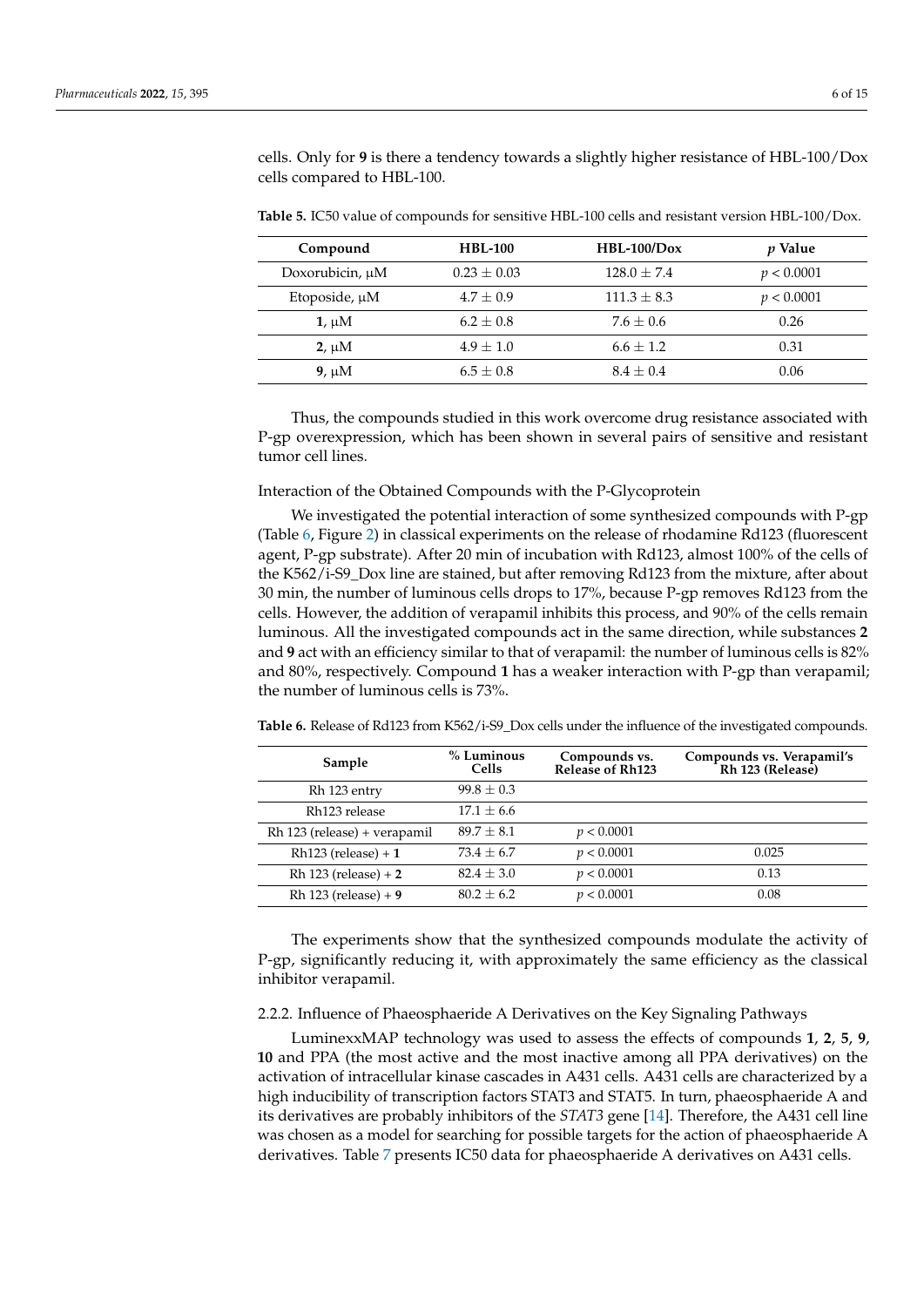<span id="page-8-0"></span>

Figure 2. Functional test of the rhodamine 123 (Rh123) release from K562/i-S9\_Dox cells via the activ $t_{\rm i}$  the P-glycoprotein. Histogram of cell luminosity intensity in the FITC-A channel. Green curve—luminosity of cells after the Rh123 entrance after 20 min of incubation; black ity of the P-glycoprotein. Histogram of cell luminosity intensity in the FITC-A channel. Green curve luminosity of cells after the Rh123 entrance after 20 min of incubation; black curve—luminosity of cells after the release of Rh123 after 30 min of incubation in a pure medium; pink curve—luminosity of cells with the addition of verapamil; red curve—1; purple curve—2; and blue curve—9 (incubation Table **From K562** from K562 from K<sub>3</sub>. with preparations for 30 min).

<span id="page-8-1"></span>**Table 7.** IC50 value of compounds for A431 cells.

| Compounds     |                 |    |     |     |     | <b>PPA</b> |
|---------------|-----------------|----|-----|-----|-----|------------|
| IC50, $\mu$ M | 27<br>$\cup$ .7 | ιu | >50 | 4.6 | >50 | >5U        |

Rh 123 (release) + verapamil 89.7 ± 8.1 *p* < 0.0001 We used the MILLIPLEX MAP Multi-Pathway Magnetic Bead 9-Plex-Cell Signaling Multiplex Assay, which allows the simultaneous detection of nine phosphorylated proteins that are markers of the main intracellular signaling pathways (phosphorylation site is of immune response genes; apoptosis and cell cycle NFKB (pS536); cAMP-dependent transcription factor (CREB (pS133); mitogen-activated kinase p38 (pT180/pY182); stressactivated protein kinase JNK (pT183/pY185); ribosomal SK; transcription factors STAT3 by extracellular signals ERK1/2 (pT185/pY187). indicated in parentheses), a universal transcription factor that controls the expression (pS727) and STAT5A/B (pY694/699); protein kinase B (Akt) (pS473); and kinase regulated

The effect of various concentrations of PPA derivatives on the cell culture was studied using xCelligence RTCA equipment (AceaBioscience, San Diego, CA, USA). The concentration closest to the IC50 (10  $\mu$ M) was chosen as the experimental concentration. The selected concentration of phaeosphaeride A derivatives allows for the assessment of the early effect of compounds on cells and compares their effectiveness. In this experiment, the signaling pathways Akt (pSer473), p70S6K (pThr412), NFkB (p65-pSer536), and CREB (pSer133) were not activated (Table [8\)](#page-9-0). The stress-activated signaling pathways ERK/MAP kinase 1/2 (pThr185/pTyr187), JNK (pThr183/pTyr185), and p38 (pThr180/pTyr182) were activated for these compounds.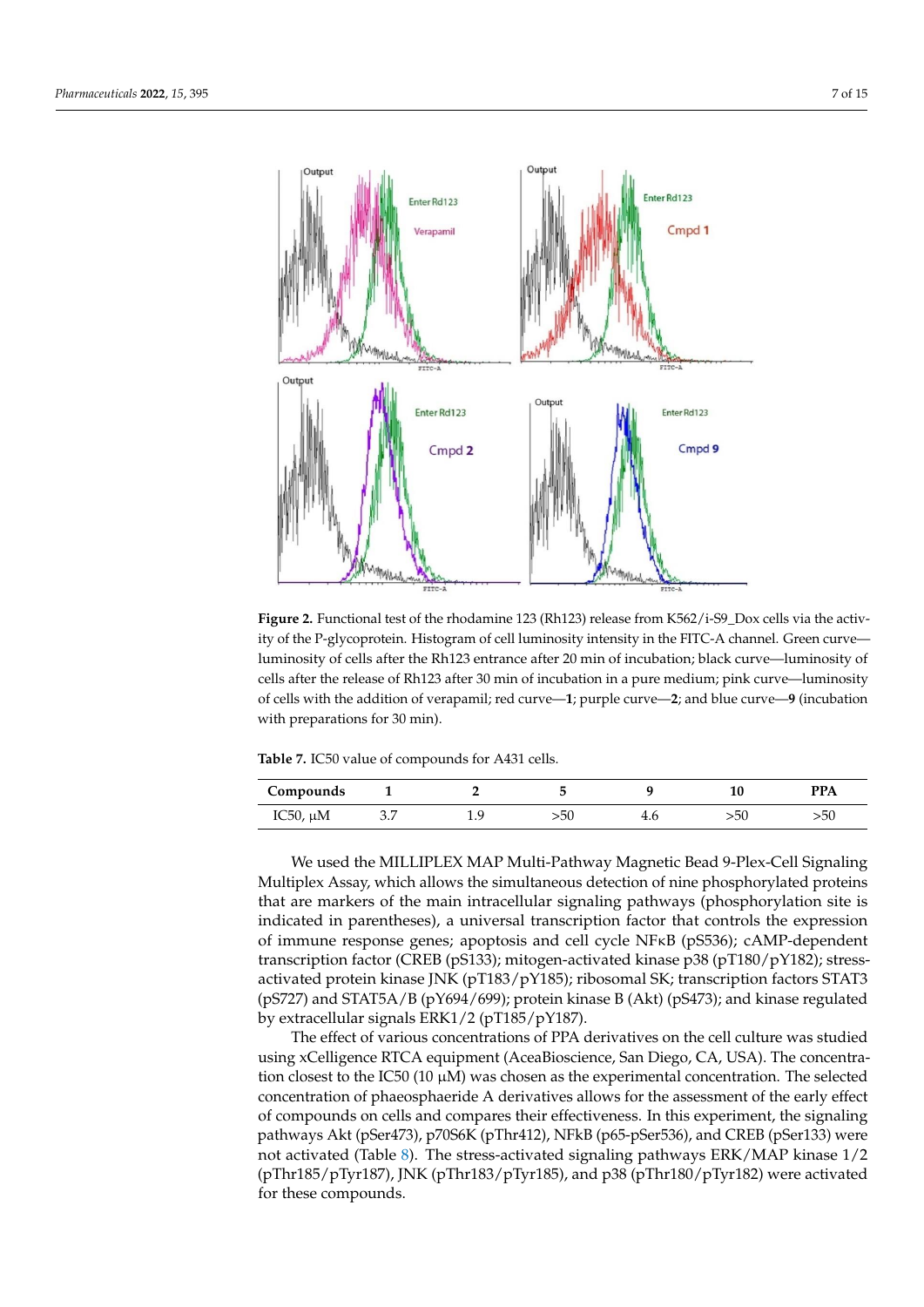|            | Analyte (Fluorescence Intensity, Rel. Units $(M \pm mx)$ ) |                               |                                        |                                 |                      |                                 |                         |                     |                        |
|------------|------------------------------------------------------------|-------------------------------|----------------------------------------|---------------------------------|----------------------|---------------------------------|-------------------------|---------------------|------------------------|
| Cmpd       | Akt<br>(pSer473)                                           | <b>CREB</b><br>(pSer133)      | ERK $\frac{1}{2}$<br>(pThr185/pTyr187) | <b>INK</b><br>(pThr183/pTyr185) | $NF-kB$<br>(pSer536) | p38<br>(pThr180/pTyr182)        | p70S6K<br>(pThr389/412) | STAT3<br>(pSer727)  | STAT5<br>(pTyr694/699) |
| Control    | $76.4 \pm 16.9$                                            | $154.5 \pm 34.2$              | $839.7 \pm 248.9$                      | $50.9 \pm 10.5$                 | $15.0 \pm 1.5$       | $567.7 \pm 266.6$               | $39.9 \pm 7.2$          | $70.7 \pm 18.3$     | $44.2 \pm 10.2$        |
| 1          | $112.6 \pm 12.0$                                           | 329.9 $\pm$ 48.4 * $\uparrow$ | 4650.1 $\pm$ 509.0 *^                  | $239.9 \pm 23.9$ *1             | $18.6 \pm 1.5$       | $2349.9 \pm 755.5$              | $51.7 \pm 4.8$          | $163.0 \pm 20.7$ *1 | $115.4 \pm 28.3$       |
| 2          | $132.4 \pm 17.9$                                           | 610.0 $\pm$ 113.0 *^          | 5074.6 $\pm$ 770.1 *^                  | 559.2 $\pm$ 31.5 * $\uparrow$   | $18.2 \pm 2.1$       | 2795.4 $\pm$ 572.0 *^           | $56.9 \pm 9.9$          | $272.3 \pm 50.5$ *1 | $179.2 \pm 12.6$ *1    |
| 5          | $100.9 \pm 11.7$                                           | $202.1 \pm 26.3$              | $1880.4 \pm 81.7$ * $\uparrow$         | $83.1 \pm 8.3$ * $\uparrow$     | $17.1 \pm 0.8$       | $1245.9 \pm 342.8$              | $70.6 \pm 9.2$ **       | 123.4 $\pm$ 8.3 **  | $75.7 \pm 2.7$ *1      |
| 9          | $88.8 \pm 10.7$                                            | 339.8 $\pm$ 53.3 * $\uparrow$ | 3276.9 $\pm$ 700.0 *^                  | 117.9 $\pm$ 15.1 * $\uparrow$   | $13.9 \pm 1.2$       | $657.1 \pm 287.5$               | $38.8 \pm 7.4$          | $151.5 \pm 28.7$    | $69.6 \pm 15.6$        |
| 10         | 142.1 $\pm$ 9.5 *1                                         | 584.8 $\pm$ 105.5 *^          | $1864.9 \pm 149.5$ *1                  | $157.2 \pm 15.4$ *1             | $15.4 \pm 0.5$       | $1783.6 \pm 181.9$ * $\uparrow$ | $53.4 \pm 4.0$          | $178.9 \pm 13.4$ *1 | $115.2 \pm 16.9$ **    |
| <b>PPA</b> | 123.5 $\pm$ 4.9 $*$                                        | $291.0 \pm 32.8$ *1           | $995.4 \pm 46.5$                       | 132.8 $\pm$ 9.1 *1              | $19.3 \pm 3.0$       | $1459.1 \pm 117.6$ * $\uparrow$ | $46.1 \pm 2.9$          | $128.8 \pm 2.4$ *1  | $82.5 \pm 3.5$ *1      |

**Table 8.** Influence of phaeosphaeride A derivatives on the level of protein active forms of key kinase cascades (the phosphorylation site is marked) in lysates of A431 cells, fluorescence intensity, rel. units  $(M \pm mx)$ .

<span id="page-9-0"></span>Note: \*—differences in the group are significant (*p* < 0.05) in comparison to the data of baseline studies (ANOVA); ↑—the indicator significantly increases.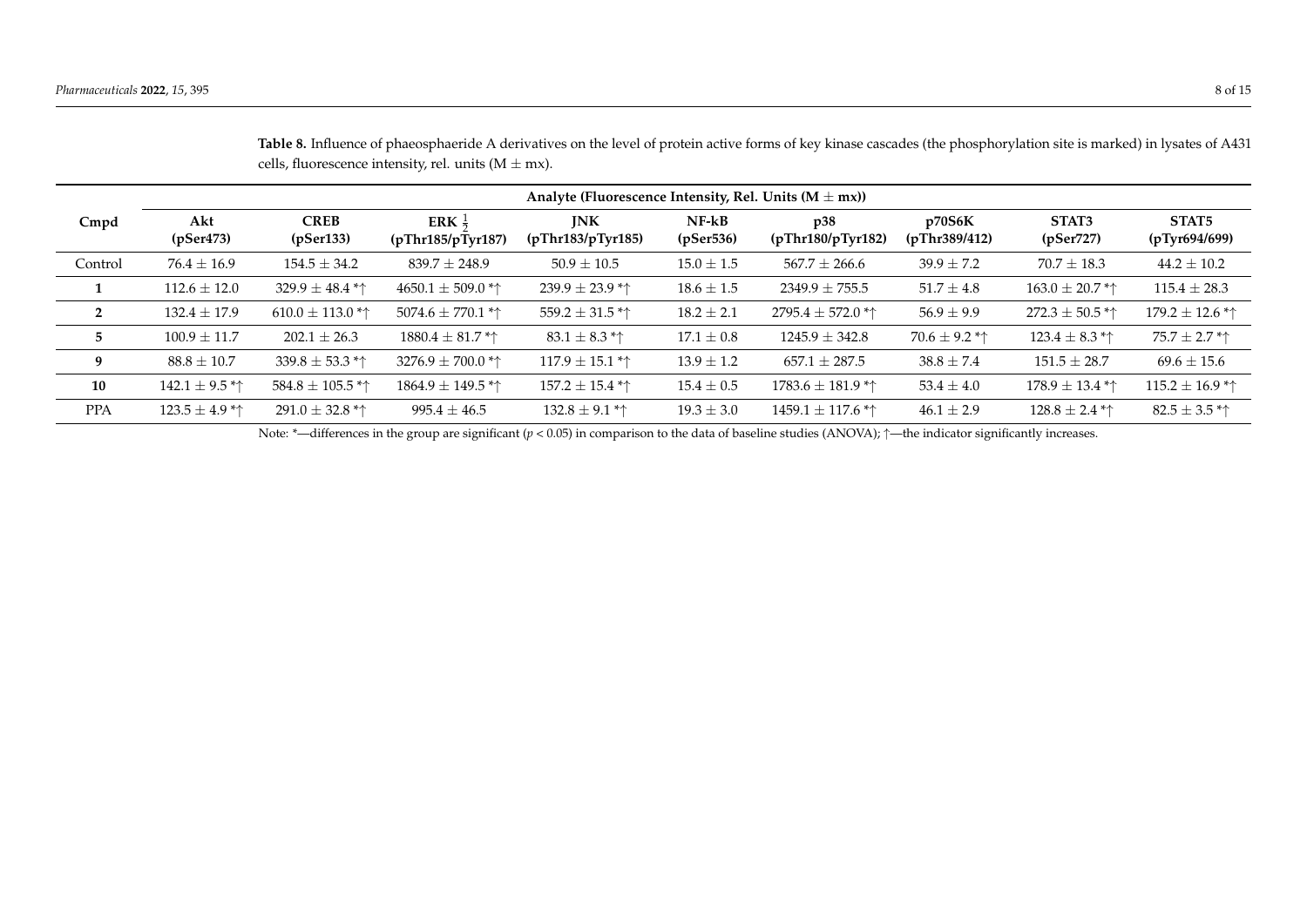The fluorescence intensity of the active forms ERK1, JNK, and p38 increased by 1.5–3 times under the action of **1**, **2**, and **9**, i.e., substances with the greatest cytotoxic effect (Figure [3\)](#page-10-0). Compound **2** exhibited the maximum degree of activation. These pathways were only slightly activated under the action of **5**, **10**, and PPA, which showed a significantly lower cytotoxic effect on tumor cultures.

<span id="page-10-0"></span>

**Figure 3.** Box and Whisker Plot of the fluorescence intensity of the ERK 1/2 (pThr185/pTyr187) active form. A431 epidermoid carcinoma cells were treated with 10 µM compounds **1**, **2**, **5**, **9**, **10**, or PPA for 1 h. Cell lysates were analyzed by MILLIPLEX MAP Multi-Pathway Magnetic Bead 9-Plex kit (48–680 MAG, Merck) using a Bio-Rad 200 analyzer. Statistical analysis was performed using one-way ANOVA (Bio-Plex Data Pro™ Software). The differences were considered statistically significant at  $p < 0.05$ .

All compounds, with the exception of **2**, did not significantly affect the activation of the transcription factors STAT5A/B (pTyr694/699) and STAT3 (pSer727). Compound **2** slightly activated these proteins, probably through the strong activation of the ERK1, JNK, and p38 proteins [\[30\]](#page-16-1).

The set of activated kinase cascades suggests that oxidative stress is the main mechanism of the toxic action of PPA derivatives, leading to cell death [\[31](#page-16-2)[–33\]](#page-16-3). In further work, it would be expedient to evaluate the markers of oxidative stress under the action of PPA derivatives and the kinetics of their activation on various cell lines.

#### **3. Materials and Methods**

#### *3.1. Chemistry*

The 1H NMR spectra were acquired on a Bruker AVANCE III 400 MHz NMR spectrometer in CDCl3. Optical rotations were acquired on an Optical Activity Polaar 3005 Polarimeter using a 2.5 cm cell with an Na 589 nm filter and the concentration of the samples was denoted as c. The mass spectra data were acquired on a Thermo Scientific TSQ Quantum Access Max Mass spectrometer. High-resolution mass spectra (HRMS) were acquired on a LTQ OrbitrapVelos spectrometer and on a Bruker MicrOTOF. FTIR spectra were acquired on a Shimadzu IR Affinity-1 spectrometer. Organic solvents used were dried by standard methods when necessary. Commercially available reagents were used without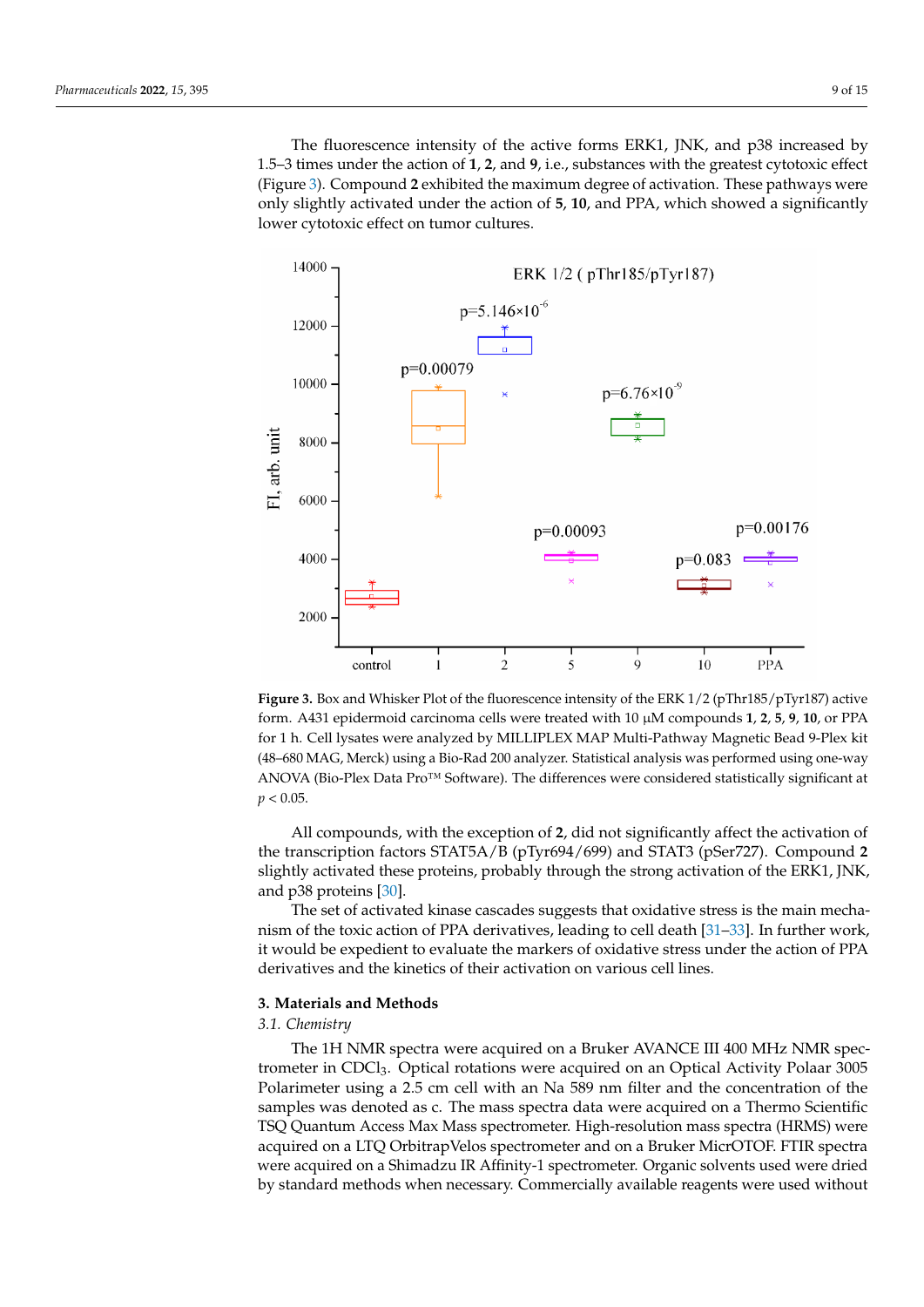further purification. All reactions were monitored by TLC with EMD/Merck KGaA silica gel-coated plates, with visualization by UV light and by charring with 0.1% ninhydrin in EtOH. Column chromatography was performed using Merck 60 Å 70-230 mesh silica gel. The optical density was determined using a Multiskan FC spectrophotometer (Thermo Scientific, Waltham, MA, USA) at a wavelength of 540 nm when using the MTT assay.

#### General Procedure for the Synthesis of Compounds **2**–**9**

A mixture of the crude (2S,3S,4S)-3-hydroxy-6-methoxy-3-methyl-7-methylene-5-oxo-2 pentyl-2,3,4,5,6,7-hexahydropyrano[2,3-c]pyrrol-4-yl methane sulfonate (1 mmol), the corresponding secondary amine (1.5 mmol), and triethylamine (3 mmol) was stirred in dry acetonitrile (2 mL) at room temperature until the consumption of the starting material was complete as judged by TLC analysis (24 h). The reaction mixture was quenched with water and extracted with EtOAc  $(2 \times 20 \text{ mL})$ . The organic extract was washed with brine, dried over magnesium sulfate, and concentrated in vacuo. The crude product was purified by flash chromatography (DCM/methanol).

(2S,3R,4R)-4-(dimethylamino)-3-hydroxy-6-methoxy-3-methyl-7-methylene-2-pentyl-3,4,6,7 tetrahydropyrano[2,3-c]pyrrol-5(2H)-one (**2**). Yield 45%, yellow oil. −158.11 (c 1.11, CH<sub>2</sub>Cl<sub>2</sub>). 1H NMR (400 MHz, CDCl<sub>3</sub>)  $\delta$  5.26 (br s, 1H), 5.03 (d, J = 1.5 Hz, 1H), 4.99  $(d, J = 1.5 Hz, 1H)$ , 3.93 (s, 3H), 3.65–3.63 (m, 1H), 3.00 (s, 1H), 2.44 (br s, 6H), 2.00–1.91 (m, 1H), 1.69–1.53 (m, 2H), 1.44–1.31 (m, 5H), 1.04 (s, 3H), 0.91 (t, J = 6.7 Hz, 3H). 13C NMR (101 MHz, CDCl3) δ 167.18 (s), 158.35 (s), 137.11 (s), 101.74 (s), 91.58 (s), 83.24 (s), 68.47 (s), 64.58 (s), 62.74 (s), 31.86 (s), 28.42 (s), 26.59 (s), 22.69 (s), 20.18 (s), 14.19 (s). IR (KBr) 3430, 2955, 2930, 2859, 1723, 1635, 1436, 1370, 1265, 1149, 986, 775 cm−<sup>1</sup> . HRMS [M + H]+calcd for  $C_{17}H_{29}N_2O_4$  325.21218, found 325.21206.

(2S,3R,4R)-4-(diethylamino)-3-hydroxy-6-methoxy-3-methyl-7-methylene-2-pentyl-3,4,6,7 tetrahydropyrano[2,3-c]pyrrol-5(2H)-one (**3**). Yield 50%, yellow oil. −182.36 (c 1.15, CH<sub>2</sub>Cl<sub>2</sub>). 1H NMR (400 MHz, CDCl<sub>3</sub>)  $\delta$  5.23 (s, 1H), 5.03 (d, J = 1.5 Hz, 1H), 4.98 (d, J = 1.5 Hz, 1H), 3.93 (s, 3H), 3.56–3.54 (m, 1H), 3.15 (s, 1H), 3.06–2.27 (m, 4H), 2.02–1.92 (m, 1H), 1.72–1.54 (m, 2H), 1.49–1.30 (m, 5H), 1.09 (br s, 6H), 1.05 (s, 3H), 0.92 (t, J = 6.8 Hz, 3H). 13C NMR (101 MHz, CDCl3) δ 167.05 (s), 158.53 (s), 137.16 (s), 102.33 (s), 91.43 (s), 83.26 (s), 67.93 (s), 64.52 (s), 60.14 (s), 48.97 (s), 45.76 (s), 31.85 (s), 28.49 (s), 26.62 (s), 22.69 (s), 19.98 (s), 14.20 (s). IR (KBr) 3207, 2961, 2932, 2860, 1723, 1635, 1468, 1379, 1268, 1149, 978, 764 cm $^{-1}$ . HRMS [M + H]+calcd for C<sub>19</sub>H<sub>33</sub>N<sub>2</sub>O<sub>4</sub> 353.24348, found 353.24324.

(2S,3R,4R)-4-(dipropylamino)-3-hydroxy-6-methoxy-3-methyl-7-methylene-2-pentyl-3,4,6,7 tetrahydropyrano[2,3-c]pyrrol-5(2H)-one (**4**). Yield 40%, yellow oil. −205.07 (c 2.01, CH<sub>2</sub>Cl<sub>2</sub>). 1H NMR (400 MHz, CDCl<sub>3</sub>)  $\delta$  5.27 (s, 1H), 5.03 (d, J = 1.4 Hz, 1H), 4.99 (d,  $J = 1.4$  Hz, 1H), 3.93 (s, 3H), 3.58 (m, 1H), 3.14 (s, 1H), 2.98 (br s, 1H), 2.46 (m, 3H), 1.98–1.90  $(m, 1H)$ , 1.64–1.34  $(m, 11H)$ , 1.04 (s, 3H), 0.92–0.89  $(m, 9H)$ . 13C NMR (101 MHz, CDCl<sub>3</sub>)  $\delta$ 167.08 (s), 158.51 (s), 137.19 (s), 102.36 (s), 91.48 (s), 83.27 (s), 83.17 (s), 68.20 (s), 64.53 (s), 61.00 (s), 58.02 (s), 54.07 (s), 31.76 (s), 28.40 (s), 26.45 (s), 22.67 (s), 22.28 (s), 21.88 (s), 20.16 (s), 14.19 (s), 11.90 (s). IR (KBr) 3464, 2960, 2932, 2873, 1724, 1635, 1436, 1378, 1149, 1072, 914 cm<sup>-1</sup>. HRMS [M + H]+calcd for  $C_{21}H_{37}N_2O_4$  381.27478, found 381.27435.

(2S,3R,4R)-4-(dibutylamino)-3-hydroxy-6-methoxy-3-methyl-7-methylene-2-pentyl-3,4,6,7 tetrahydropyrano[2,3-c]pyrrol-5(2H)-one (**5**). Yield 39%, yellow oil. −178.71 (c 1.8, CH2Cl2). 1H NMR (400 MHz, CDCl<sub>3</sub>)  $\delta$  5.28 (s, 1H), 5.03 (d, J = 1.5 Hz, 1H), 4.99 (d, J = 1.5 Hz, 1H), 3.93 (s, 3H), 3.59–3.57 (m, 1H), 3.14 (s, 1H), 2.99 (br s, 1H), 2.70–2.26 (m, 3H), 1.99–1.91 (m, 1H), 1.67–1.31 (m, 15H), 1.05 (s, 3H), 1.05–0.90 (m, 9H). 13C NMR (101 MHz, CDCl3) δ 167.12 (s), 158.53 (s), 137.20 (s), 102.37 (s), 91.59 (s), 91.47 (s), 83.30 (s), 83.20 (s), 68.15 (s), 64.61 (s), 64.54 (s), 60.99 (s), 60.94 (s), 31.76 (s), 28.41 (s), 26.57 (s), 22.68 (s), 20.63 (s), 20.18 (s), 14.24 (s). IR (KBr) 3437, 2958, 2931, 2860, 1724, 1634, 1435, 1378, 1150, 1076, 1033, 914 cm<sup>-1</sup>. HRMS [M + H]+calcd for  $C_{23}H_{41}N_2O_4$  409.30608, found 409.30580.

(2S,3R,4R)-4-(dipentylamino)-3-hydroxy-6-methoxy-3-methyl-7-methylene-2-pentyl-3,4,6,7 tetrahydropyrano[2,3-c]pyrrol-5(2H)-one (**6**). Yield 40%, yellow oil. −179.86 (c 1.45, CH<sub>2</sub>Cl<sub>2</sub>). 1H NMR (400 MHz, CDCl<sub>3</sub>)  $\delta$  5.29 (s, 1H), 5.03 (d, J = 1.4 Hz, 1H), 4.99 (d, J = 1.4 Hz, 1H), 3.93 (s, 3H), 3.59–3.57 (m, 1H), 3.14 (s, 1H), 2.99 (br s, 1H), 2.70–2.22 (m, 3H),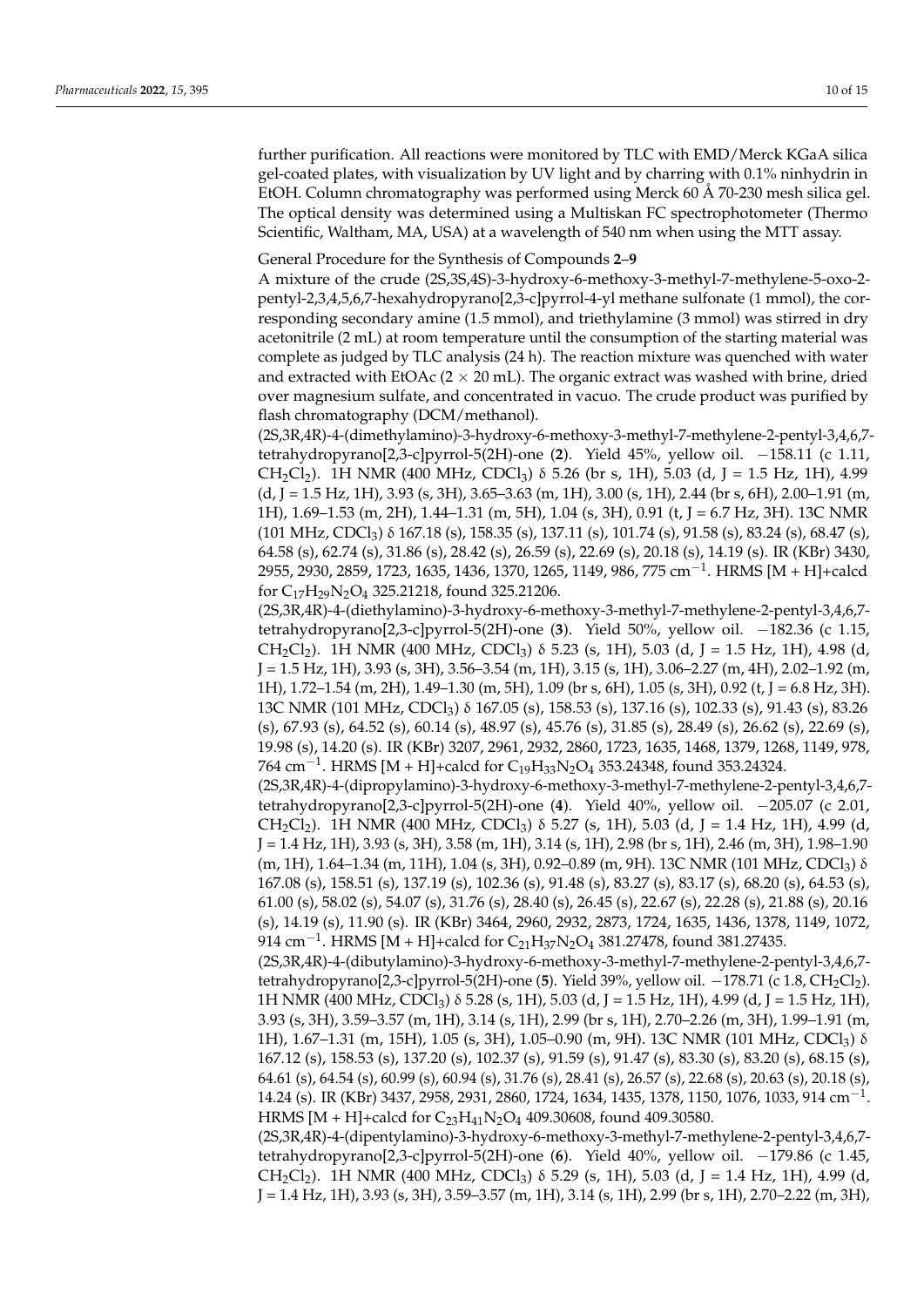2.00–1.91 (m, 1H), 1.62–1.25 (m, 19H), 1.05 (s, 3H), 0.93–0.89 (m, 9H). 13C NMR (101 MHz, CDCl3) δ 167.10 (s), 158.51 (s), 137.19 (s), 102.37 (s), 91.46 (s), 83.27 (s), 83.16 (s), 68.15 (s), 64.53 (s), 60.98 (s), 60.92 (s), 55.98 (s), 52.11 (s), 31.73 (s), 29.62 (s), 29.00 (s), 28.41 (s), 26.54 (s), 22.76 (s), 22.68 (s), 20.18 (s), 14.19 (s). IR (KBr) 3485, 2957, 2930, 2860, 2072, 1724, 1634, 1436, 1378, 1150, 1079, 915 cm $^{-1}$ . HRMS [M + H]+calcd for  $\rm{C_{25}H_{45}N_2O_4}$  437.33738, found 437.33701.

(2S,3R,4R)-4-(dihexylamino)-3-hydroxy-6-methoxy-3-methyl-7-methylene-2-pentyl-3,4,6,7 tetrahydropyrano[2,3-c]pyrrol-5(2H)-one (**7**). Yield 41%, yellow oil. −185.98 (c 0.97, CH<sub>2</sub>Cl<sub>2</sub>). 1H NMR (400 MHz, CDCl<sub>3</sub>)  $\delta$  5.28 (s, 1H), 5.03 (d, J = 1.4 Hz, 1H), 4.98 (d, J = 1.4 Hz, 1H), 3.93 (s, 3H), 3.60–3.57 (m, 1H), 3.13 (s, 1H), 2.98 (br s, 1H), 2.67–2.29 (m, 3H), 1.99–1.91 (m, 1H), 1.65–1.29 (m, 23H), 1.04 (s, 3H), 0.93–0.86 (m, 9H). 13C NMR (101 MHz, CDCl3) δ 167.11 (s), 158.51 (s), 137.20 (s), 102.39 (s), 91.44 (s), 83.30 (s), 83.20(s), 68.15 (s), 64.61 (s), 64.53 (s), 60.99 (s), 60.94 (s), 56.15 (s), 52.34 (s), 31.91 (s), 31.75 (s), 29.28 (s), 28.80 (s), 28.42 (s), 27.12 (s), 26.57 (s), 22.77 (s), 22.69 (s), 20.18 (s), 14.18 (s). IR (KBr) 3474, 2957, 2929, 2858, 2075, 1724, 1634, 1435, 1378, 1151, 1081, 914 cm−<sup>1</sup> . HRMS [M + H]+calcd for C<sub>27</sub>H<sub>49</sub>N<sub>2</sub>O<sub>4</sub> 465.36868, found 465.36853.

(2S,3R,4R)-3-hydroxy-4-[(2-hydroxyethyl)(methyl)amino]-6-methoxy-3-methyl-7-methylene-2 pentyl-3,4,6,7-tetrahydropyrano[2,3-c]pyrrol-5(2H)-one (**8**). Yield 63%, yellow oil. −151.76  $(c 2.1, CH_2Cl_2)$ . 1H NMR (400 MHz, CDCl<sub>3</sub>)  $\delta$  5.10 (d, J = 1.7 Hz, 1H), 5.05 (d, J = 1.6 Hz, 1H), 4.82 (br s, 1H), 4.01–3.95 (m, 4H), 3.65–3.62 (m, 2H), 3.50 (s, 1H), 3.09–2.90 (m, 2H), 2.42  $(s, 3H)$ , 2.02–1.93 (m, 1H), 1.69–1.57 (m, 2H), 1.44–1.33 (m, 5H), 1.06 (s, 3H), 0.92 (t, J = 6.8 Hz, 3H). 13C NMR (101 MHz, CDCl3) δ 167.72 (s), 158.61 (s), 136.70 (s), 101.63 (s), 92.74 (s), 83.18 (s), 69.57 (s), 64.76 (s), 61.20 (s), 59.22 (s), 39.75 (s), 32.06 (s), 31.83 (s), 29.84 (s), 28.23 (s), 26.54 (s), 22.68 (s), 19.75 (s), 14.17 (s). IR (KBr) 3420, 2956, 2929, 2859, 1719, 1635, 1438, 1378, 1193, 1081, 1021, 951, 913 cm<sup>-1</sup>. HRMS [M + H]+calcd for  $C_{19}H_{30}N_2O_5$  355.22275, found 355.22267.

(2S,3R,4R)-4-[ethyl(2-hydroxyethyl)amino]-3-hydroxy-6-methoxy-3-methyl-7-methylene-2 pentyl-3,4,6,7-tetrahydropyrano[2,3-c]pyrrol-5(2H)-one (**9**). Yield 45%, yellow oil. −197.38 (c 1.91, CH<sub>2</sub>Cl<sub>2</sub>). 1H NMR (400 MHz, CDCl<sub>3</sub>)  $\delta$  5.10 (s, 1H), 5.05 (s, 1H), 4.71 (br s, 1H), 3.94 (br s, 4H), 3.62–3.59 (m, 1H), 3.19–2.52 (m, 4H), 2.02–1.90 (m, 1H), 1.69–1.55 (m, 4H), 1.45–1.32 (m, 5H), 1.07 (br s, 6H), 0.91 (t, J = 6.8 Hz, 3H). 13C NMR (101 MHz, CDCl<sub>3</sub>) δ 167.70 (s), 158.60 (s), 136.76 (s), 102.19 (s), 92.59 (s), 83.07 (s), 69.10 (s), 64.70 (s), 60.78 (s), 59.36 (s), 55.50 (s), 50.96 (s), 31.81 (s), 28.25 (s), 26.56 (s), 22.67 (s), 19.72 (s), 14.39 (s), 14.19 (s). IR (KBr) 3430, 2958, 2931, 2860, 1720, 1634, 1438, 1438, 1379, 1336, 1151, 1054, 990, 913, 743 cm $^{-1}$ . HRMS [M + H]+calcd for C<sub>19</sub>H<sub>33</sub>N<sub>2</sub>O<sub>5</sub> 369.23840, found 369.23828.

#### *3.2. Biological Assay Methods*

3.2.1. Assessment of the Level of Compounds Cytotoxicity in a Panel of Tumor Cell Cultures

#### Tumor Cell Cultures

Cell cultures used in the work: adhesive cultures HBL-100 cells (cells of a normal mammary gland epithelium, immortalized by the SV40 virus and acquired tumorigenicity [\[34\]](#page-16-4)); MCF-7 breast cancer cells; PC-3 prostate adenocarcinoma cells; HCT-116 colorectal cancer cells; non-small cell lung cancer cells A549; human embryonic kidney cells HEK293; suspension cultures (NCI-H929 and RPMI8226 multiple myeloma cells), K562 chronic myeloid leukemia cells; THP-1 acute monocytic leukemia cells; and Jurkat acute T-cell leukemia cells. We also used several primary cultures of soft tissue sarcomas at 3–4passeges, kindly provided by T.I. Fetisov (The Ethics Committee of N.N. Blokhin NMRCO, protocol code 18-28-09095 and date of approval 28 September 2018) [\[35\]](#page-16-5).

Modifications of cell lines: K562/i-S9 is a clone obtained after transfection of K562 cells with the ABCB1 (MDR1) gene-encoding P-glycoprotein [\[36\]](#page-16-6). Cells HBL-100/Dox and K562/i-S9\_Dox are cells obtained by long-term selection with increasing concentrations of doxorubicin (Sigma-Aldrich, St. Louis, MO, USA) from HBL-100 and K562/i-S9 cells, respectively. MCF-7, A594 cells, and primary cultures of soft tissue sarcomas were cultured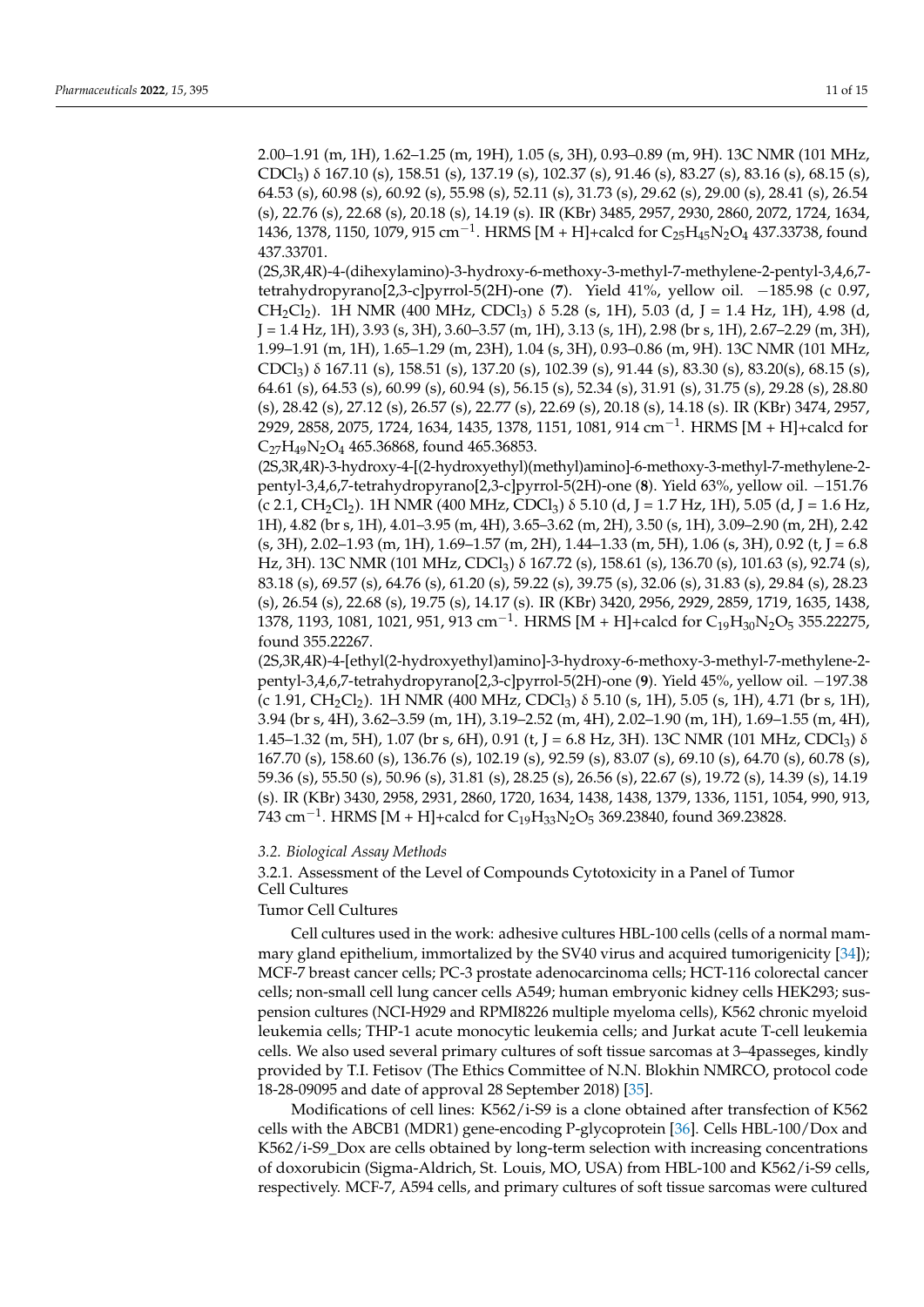in DMEM medium (PanEko, Russia), PC-3 and HCT-116 cells and all suspension cultures in RPMI1640 medium (PanEko, Russia) supplemented with 10% fetal bovine serum (GE Healthcare LifeSciences, USA), and gentamicin at a concentration of 40  $\mu$ g/mL at 37 °C and  $5\%$  CO<sub>2</sub>.

#### MTT Test

Cells MCF-7, PC-3, A549, and HCT-116, and primary cultures of STSwere seeded in 96-well plates, 6  $\times$  10<sup>3</sup> cells per well in 90 µL of culture medium. Suspension cultures were seeded at a concentration of  $25 \times 10^3$  cells per well in 135 µL of medium. The test substances were dissolved in DMSO (Applichem, Council Bluffs, IA, USA) until a concentration of  $1 \times 10^{-2}$  M was obtained; for the subsequent dilution of the substances, a serum-free culture medium was used. The next day, for adhesive cultures, and on the same day, for suspension cultures, substances were added to the plates in a volume of  $10 \mu L$ (adhesive cultures) and  $15 \mu L$  (suspension cultures) per well at various concentrations; each concentration was added in 3–4 repetitions. The cells were cultured in the presence of substances for 48 h. Then, MTT reagent (PanEko, Moscow, Russia) was added to the wells at a concentration of 5 mg/mL in a volume of 20  $\mu$ L per well. After 1.5–2 h, the medium with the reagent was removed, and the precipitate of the crystals of formazan was dissolved in 60 µL of DMSO. The optical density was determined using a Multiskan FC spectrophotometer (Thermo Scientific, Waltham, MA, USA) at a wavelength of 540 nm.

Based on the results of the experiments, a schedule was plotted of the dependence of the percentage of surviving cells (from control) on the concentration of the compound, and the sought concentration IC50 was calculated. The experiments were carried out in 3–4 times.

#### Flow Cytometry

To assess the expression of P-gp in K562, K562/i-S9, and K562/i-S9\_Dox cells,  $5 \times 10^5$ cells were fixed in 4% formaldehyde solution, then washed twice in PBS, after 30 min they were incubated with monoclonal antibody FITC Mouse Anti-Human P-glycoprotein, clone 17F9 (BD Biosciences, San Jose, CA, USA) was washed twice to remove antibodies in PBS. The number of luminous cells was analyzed using a Becton Dickinson FACScan flow cytometer. The results were analyzed using Diva and CyFlodgic software.

Evaluation of the Release of Rhodamine 123 (Rd123) from Cells with an Overexpression of P-Glycoprotein

To assess the interaction of the investigated compounds with P-gp, we used the test for the release of rhodamine 123 (Rd123) (Sigma-Aldrich, St. Louis, MO, USA) from cells with P-gp overexpression K562/i-S9\_Dox. The principle of the test is as follows: Rd123 is a fluorophore and a known P-gp substrate. During incubation, Rd123 enters the cells by simple diffusion, and then Rd123 begins to interact with P-gp, which releases it from the cell. Cells in which Rd123 is present are stained and can be detected by flow cytometry. The more efficiently P-gp works, the less stained cells in the population remain over time. If inhibitors or modulators of P-gp activity are added to the cells, then the cells remain stained; if substances do not interact with P-gp, then the cell population loses its luminosity.

The experiment used K562/i-S9\_Dox cells with P-gp overexpression. Cells ( $5 \times 10^5$  per point) were incubated with Rd123 at a concentration of 3.5  $\mu$ g/mL for 20 min in serum-free RPMI1640 medium. Furthermore, the efficiency of Rd123 entry into cells was assessed. Subsequently, the cells were washed once from Rd123 in a PBS solution, and the precipitate was divided into several parts; the cells were placed in a clean serum-free medium to assess the efficiency of Rd123 release, as well as in a serum-free medium with the addition of the following compounds at a concentration of 20 µM: verapamil (a classic inhibitor of P-gp) and test compounds **1**, **2**, and **9**. Incubation with substances took place for 35 min in 1 mL of serum-free medium. Then, the cells were precipitated, washed with PBS solution, and the % of stained cells in the population were assessed on a flow cytometer.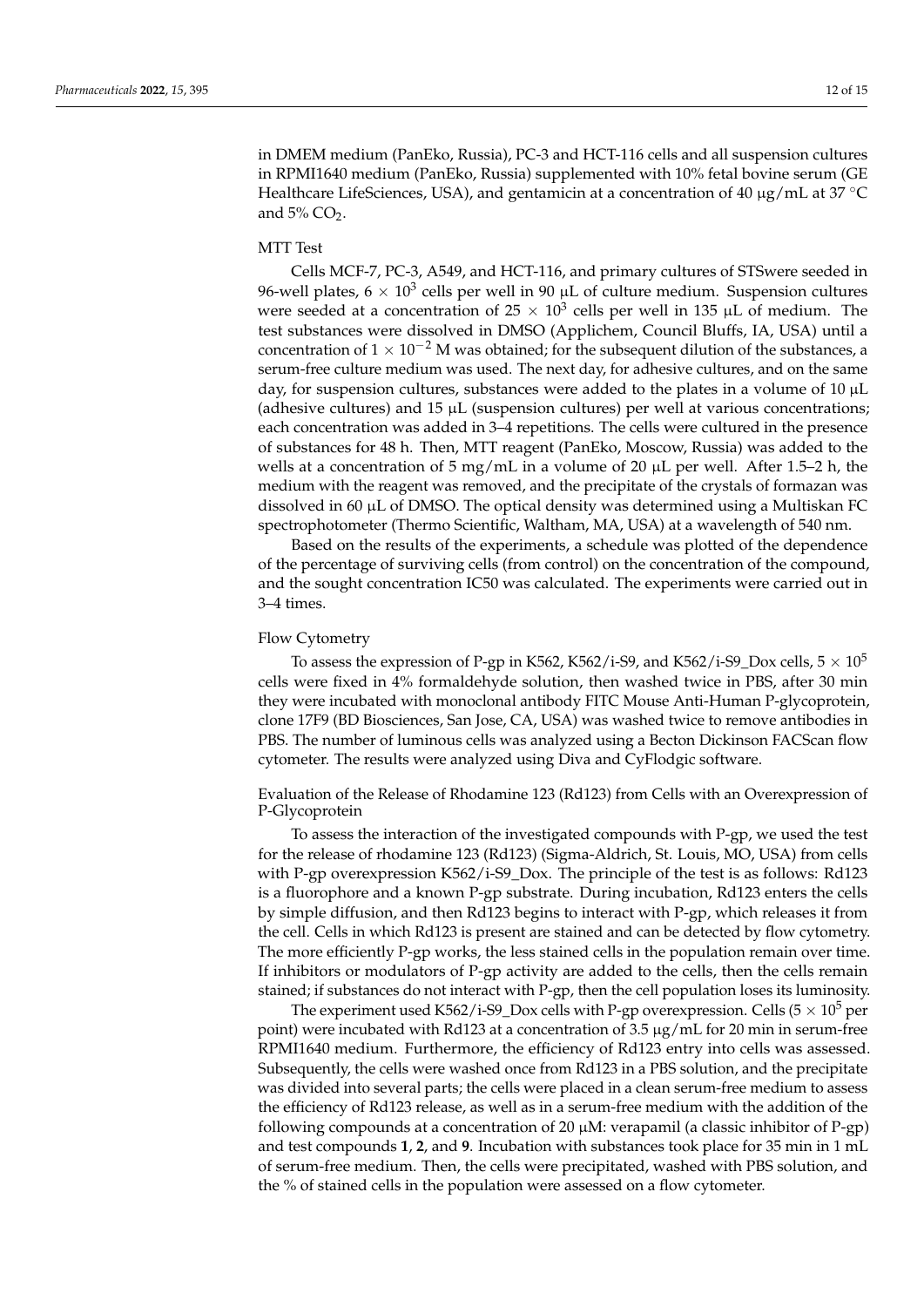Statistical Analysis

The results were presented as the mean  $\pm$  SD. GraphPad Prism 6.0 was used for statistical analysis. The statistical significance was evaluated by unpaired *t*-test.

#### 3.2.2. Evaluation of the Effect of Phaeosphaeride A Derivatives on Key Signaling Pathways

To determine the integral cellular response using the xCelligence RTCA equipment (AceaBioscience, Santa Clara, CA, USA), 20 thousand cells were inoculated into a well of a specialized plate allowing the determination of the cell index in real time and cultured in complete growth medium. The next day after the seeding, the medium was replaced with an experimental one (compounds at concentrations of 50, 20, 10, 5, 2, 1, and 0.5  $\mu$ m). The cell index was monitored for 3 days after the addition of the xenobiotic. The concentration closest to the IC50 (10  $\mu$ M) was chosen as the experimental concentration.

We used a MILLIPLEX MAP Multi-Pathway Magnetic Bead 9-Plex-Cell Signaling Multiplex Assay kit (Merck/Millipore), according to the manufacturer's protocol. A431 cells were cultured in DMEM with 10% FBS in 24-well plates. Compounds were added to the subconfluent cells at a concentration of 10  $\mu$ M in DMEM medium for 1 h. Each compound was added in 5 experimental repeats. Cell lysates were prepared with lysis buffer (Millipore) with protease inhibitors (Complete, Roche); the protein concentration in the lysates was determined by the Lowry method. In samples equalized in protein concentration, the active forms of kinase cascades were determined using a Bio-Plex 200 fluorescent analyzer (Bio-Rad).

#### **4. Conclusions**

Thus, the obtained PPA derivatives can overcome the drug resistance of tumor cells associated with the overexpression of P-glycoprotein by modulating the work of this transporter, which makes them promising in terms of creating new anticancer drugs aimed at treating resistant malignant neoplasms. A potential mechanism of the toxic effect of PPA derivatives associated with oxidative stress has also been identified. In addition, the effective two-stage synthesis of the presented compounds based on natural substances makes the development of this project even more attractive.

**Supplementary Materials:** The following supporting information can be downloaded at: [https:](https://www.mdpi.com/article/10.3390/ph15040395/s1) [//www.mdpi.com/article/10.3390/ph15040395/s1,](https://www.mdpi.com/article/10.3390/ph15040395/s1) Copies of 1H, 13C, ROESY NMR spectra, HRMS for compounds **2**–**9** (Figures S1–S25), markers of key signaling pathways for compounds **1**, **2**, **5**, **9**, **10**, **PPA** (Figures S26–S34).

**Author Contributions:** Conceptualization, V.A. and V.K.; methodology, V.A., N.M. and A.G.; validation, N.M., D.S., S.Z. and N.R.; formal analysis, V.A.; investigation, N.M., L.L., D.S., N.R. and A.B.; resources, S.Z.; data curation, V.A., N.M. and D.K.; writing—original draft preparation, V.A.; writing—review and editing, A.A.H.; visualization, A.U. and A.G.; supervision, V.K. and A.G.; project administration, V.A. All authors have read and agreed to the published version of the manuscript.

**Funding:** This research received no external funding.

**Institutional Review Board Statement:** Not applicable.

**Informed Consent Statement:** Not applicable.

**Data Availability Statement:** Data is contained within the article and Supplementary Material.

**Acknowledgments:** The authors would like to thank A. Berestetskiy (All-Russian Institute of Plant Protection, Saint Petersburg, Russian Federation) who generously provided the natural phaeosphaeride A.

**Conflicts of Interest:** The authors declare no conflict of interest.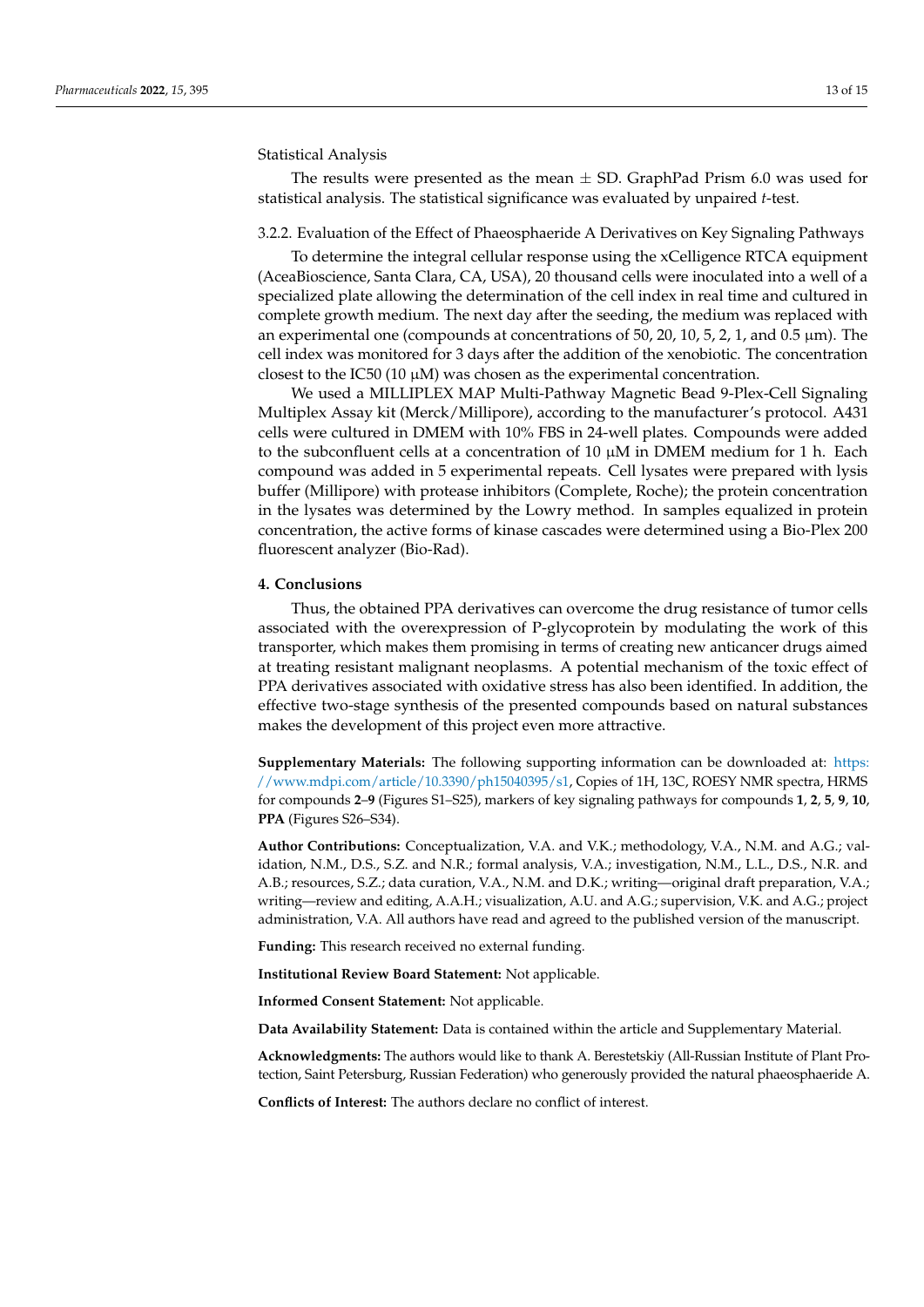#### **References**

- <span id="page-15-0"></span>1. Stavrovskaya, A.A.; Stromskaya, T.P. Transport proteins of the ABC family and multidrug resistance of tumor cells. *Biochemistry* **2008**, *73*, 592–604. [\[CrossRef\]](http://doi.org/10.1134/S0006297908050118) [\[PubMed\]](http://www.ncbi.nlm.nih.gov/pubmed/18605983)
- <span id="page-15-1"></span>2. Dewanjee, S.; Dua, T.K.; Bhattacharjee, N.; Das, A.; Gangopadhyay, M.; Khanra, R.; Joardar, S.; Riaz, M.; Feo, V.; Zia-Ul-Haq, M. Natural products as alternative choices for P-glycoprotein (P-gp) inhibition. *Molecules* **2017**, *22*, 871. [\[CrossRef\]](http://doi.org/10.3390/molecules22060871)
- <span id="page-15-2"></span>3. Zhou, S.F. Structure, function and regulation of P-glycoprotein and its clinical relevance in drug disposition. *Xenobiotica* **2008**, *38*, 802–832. [\[CrossRef\]](http://doi.org/10.1080/00498250701867889) [\[PubMed\]](http://www.ncbi.nlm.nih.gov/pubmed/18668431)
- <span id="page-15-3"></span>4. Robey, R.W.; Pluchino, K.M.; Hall, M.D.; Fojo, A.T.; Bates, S.E.; Gottesman, M.M. Revisiting the role of ABC transporters in multidrug-resistant cancer. *Nat. Rev. Cancer* **2018**, *18*, 452–464. [\[CrossRef\]](http://doi.org/10.1038/s41568-018-0005-8) [\[PubMed\]](http://www.ncbi.nlm.nih.gov/pubmed/29643473)
- <span id="page-15-4"></span>5. Chevillard, S.; Vielh, P.; Vallidire, P.; Robert, J.; Marie, J.P. A study of the expression of MDR1 gene in solid tumors. Initial results of a multicenter evaluation. *Bull. Cancer* **1996**, *83*, 626–633. [\[PubMed\]](http://www.ncbi.nlm.nih.gov/pubmed/8869042)
- <span id="page-15-5"></span>6. Adamska, A.; Falasca, M. ATP-binding cassette transporters in progression and clinical outcome of pancreatic cancer: What is the way forward? *World J. Gastroenterol.* **2018**, *24*, 3222–3238. [\[CrossRef\]](http://doi.org/10.3748/wjg.v24.i29.3222)
- <span id="page-15-6"></span>7. Binkhathlan, Z.; Lavasanifar, A. P-glycoprotein inhibition as a therapeutic approach for overcoming multidrug resistance in cancer: Current status and future perspectives. *Curr. Cancer Drug Targets* **2013**, *13*, 326–346. [\[CrossRef\]](http://doi.org/10.2174/15680096113139990076) [\[PubMed\]](http://www.ncbi.nlm.nih.gov/pubmed/23369096)
- <span id="page-15-7"></span>8. Liu, X.; Pan, G. Drug Transporters in Drug Disposition, Effects and Toxicity. In *Advances in Experimental Medicine and Biology*; Springer: Singapore, 2019; Volume 1141.
- <span id="page-15-8"></span>9. Gonçalves, B.M.F.; Cardoso, D.S.P.; Ferreira, U.M.-J. Overcoming Multidrug Resistance: Flavonoid and Terpenoid Nitrogen-Containing Derivatives as ABC Transporter Modulators. *Molecules* **2020**, *25*, 3364. [\[CrossRef\]](http://doi.org/10.3390/molecules25153364)
- <span id="page-15-9"></span>10. Kobayashi, K.; Kobayashi, Y.; Nakamura, M.; Tamura, O.; Kogen, H. Establishment of Relative and Absolute Configurations of Phaeosphaeride A: Total Synthesis of *ent*-Phaeosphaeride A. *J Org. Chem.* **2015**, *2015*, 1243–1248. [\[CrossRef\]](http://doi.org/10.1021/jo5025046)
- <span id="page-15-10"></span>11. Abzianidze, V.; Poluektova, E.; Bolshakova, K.; Panikorovskii, T.; Bogachenkov, A.; Berestetskiy, A. Crystal structure of natural phaeosphaeride A. *Acta Crystallogr.* **2015**, *E71*, o625–o626. [\[CrossRef\]](http://doi.org/10.1107/S205698901501395X) [\[PubMed\]](http://www.ncbi.nlm.nih.gov/pubmed/26396831)
- <span id="page-15-11"></span>12. Wake, M.S.; Watson, C.J. STAT3 the oncogene—Still eluding therapy? *FEBS J.* **2015**, *282*, 2600–2611. [\[CrossRef\]](http://doi.org/10.1111/febs.13285) [\[PubMed\]](http://www.ncbi.nlm.nih.gov/pubmed/25825152)
- <span id="page-15-12"></span>13. Johnston, P.A.; Grandis, J.R. STAT3 signaling: Anticancer strategies and challenges. *Mol. Interv.* **2011**, *11*, 18–26. [\[CrossRef\]](http://doi.org/10.1124/mi.11.1.4)
- <span id="page-15-13"></span>14. Maloney, K.N.; Hao, W.; Xu, J.; Gibbons, J.; Hucul, J.; Roll, D.; Brady, S.F.; Schroeder, F.C.; Clardy, J. Phaeosphaeride A, an inhibitor of STAT3-dependent signaling isolated from an endophytic fungus. *Org. Lett.* **2006**, *8*, 4067–4070. [\[CrossRef\]](http://doi.org/10.1021/ol061556f)
- 15. Shao, H.; Cheng, H.Y.; Cook, R.G.; Tweardy, D.J. Identification and characterization of signal transducer and activator of transcription 3 recruitment sites within the epidermal growth factor receptor. *Cancer Res.* **2003**, *63*, 3923–3930. [\[PubMed\]](http://www.ncbi.nlm.nih.gov/pubmed/12873986)
- 16. Chatzimpaloglou, A.; Yavropoulou, M.P.; Rooij, K.E.; Biedermann, R.; Mueller, U.; Kaskel, S.; Sarli, V. Total Synthesis and Biological Activity of the Proposed Structure of Phaeosphaeride A. *J. Org. Chem.* **2012**, *77*, 9659–9667. [\[CrossRef\]](http://doi.org/10.1021/jo301662e) [\[PubMed\]](http://www.ncbi.nlm.nih.gov/pubmed/23050677)
- <span id="page-15-14"></span>17. Chatzimpaloglou, A.; Kolosov, M.; Eckols, T.K.; Tweardy, D.J.; Sarli, V. Synthetic and Biological Studies of Phaeosphaerides. *J. Org. Chem.* **2014**, *79*, 4043–4054. [\[CrossRef\]](http://doi.org/10.1021/jo500545d) [\[PubMed\]](http://www.ncbi.nlm.nih.gov/pubmed/24735379)
- 18. Abzianidze, V.; Prokofieva, D.; Chisty, L.; Bolshakova, K.; Berestetskiy, A.; Panikorovskii, T.; Bogachenkov, A.; Holder, A. Synthesis of natural phaeosphaeride A derivatives and an in vitro evaluation of their anti-cancer potential. *Bioorg. Med. Chem. Lett.* **2015**, *25*, 5566–5569. [\[CrossRef\]](http://doi.org/10.1016/j.bmcl.2015.10.048)
- <span id="page-15-22"></span>19. Abzianidze, V.; Beltyukov, P.; Zakharenkova, S.; Moiseeva, N.; Mejia, J.; Holder, A.; Trishin, Y.; Berestetskiy, A.; Kuznetsov, V. Synthesis and Biological Evaluation of Phaeosphaeride A Derivatives as Antitumor Agents. *Molecules* **2018**, *23*, 3043. [\[CrossRef\]](http://doi.org/10.3390/molecules23113043) [\[PubMed\]](http://www.ncbi.nlm.nih.gov/pubmed/30469343)
- 20. Abzianidze, V.; Zakharenkova, S.; Moiseeva, N.; Beltyukov, P.; Polukeev, V.; Dubrovskii, Y.; Kuznetsov, V.; Trishin, Y.; Mejia, J.; Holder, A. Towards lead compounds as anti-cancer agents via new phaeosphaeride A derivatives. *Bioorg. Med. Chem. Lett.* **2019**, *29*, 59–61. [\[CrossRef\]](http://doi.org/10.1016/j.bmcl.2018.11.003)
- <span id="page-15-15"></span>21. Zakharenkova, S.; Abzianidze, V.; Moiseeva, N.; Lukina, D.; Chistyi, L.; Krivorotov, D.; Trishin, Y. Antitumor activity of phaeosphaeride A modified with nitrogen heterocyclic groups. *Mendeleev Commun.* **2021**, *31*, 662–663. [\[CrossRef\]](http://doi.org/10.1016/j.mencom.2021.09.023)
- <span id="page-15-16"></span>22. Barbosa, R.; Acevedo, L.A.; Marmorstein, R. The MEK/ERK Network as a Therapeutic Target in Human Cancer. *Mol. Cancer Res.* **2021**, *19*, 361–374. [\[CrossRef\]](http://doi.org/10.1158/1541-7786.MCR-20-0687) [\[PubMed\]](http://www.ncbi.nlm.nih.gov/pubmed/33139506)
- <span id="page-15-17"></span>23. Yip, H.Y.K.; Papa, A. Signaling Pathways in Cancer: Therapeutic Targets, Combinatorial Treatments, and New Developments. *Cells* **2021**, *10*, 659. [\[CrossRef\]](http://doi.org/10.3390/cells10030659) [\[PubMed\]](http://www.ncbi.nlm.nih.gov/pubmed/33809714)
- <span id="page-15-18"></span>24. Panda, M.; Biswal, B.K. Cell signaling and cancer: A mechanistic insight into drug resistance. *Mol. Biol. Rep.* **2019**, *46*, 5645–5659. [\[CrossRef\]](http://doi.org/10.1007/s11033-019-04958-6) [\[PubMed\]](http://www.ncbi.nlm.nih.gov/pubmed/31280421)
- <span id="page-15-19"></span>25. Senga, S.S.; Grose, R.P. Hallmarks of cancer—The new testament. *Open Biol.* **2021**, *11*, 200358. [\[CrossRef\]](http://doi.org/10.1098/rsob.200358) [\[PubMed\]](http://www.ncbi.nlm.nih.gov/pubmed/33465324)
- <span id="page-15-20"></span>26. D'yakonov, V.A.; Makarov, A.A.; Dzhemileva, L.U.; Ramazanov, I.R.; Makarova, E.K.; Dzhemilev, U.M. Natural trienoic acids as anticancer agents: First stereoselective synthesis, cell cycle analysis, induction of apoptosis, cell signaling and mitochondrial targeting studies. *Cancers* **2021**, *13*, 1808. [\[CrossRef\]](http://doi.org/10.3390/cancers13081808)
- <span id="page-15-21"></span>27. Filimonova, K.S.; Rogovskaya, N.Y.; Beltyukov, P.P.; Babakov, V.N. Assessing hepatoprotective effects of antioxidants on amiodarone-induced cytotoxicity in human hepatoma HepaRG cell line. *Med. Extrem. Situat.* **2021**, *3*, 43–51. [\[CrossRef\]](http://doi.org/10.47183/mes.2021.030)
- <span id="page-15-23"></span>28. Gamboa, A.C.; Gronchi, A.; Cardona, K. Soft-tissue sarcoma in adults: An update on the current state of histiotype-specific management in an era of personalized medicine. *CA Cancer J. Clin.* **2020**, *70*, 200–229. [\[CrossRef\]](http://doi.org/10.3322/caac.21605)